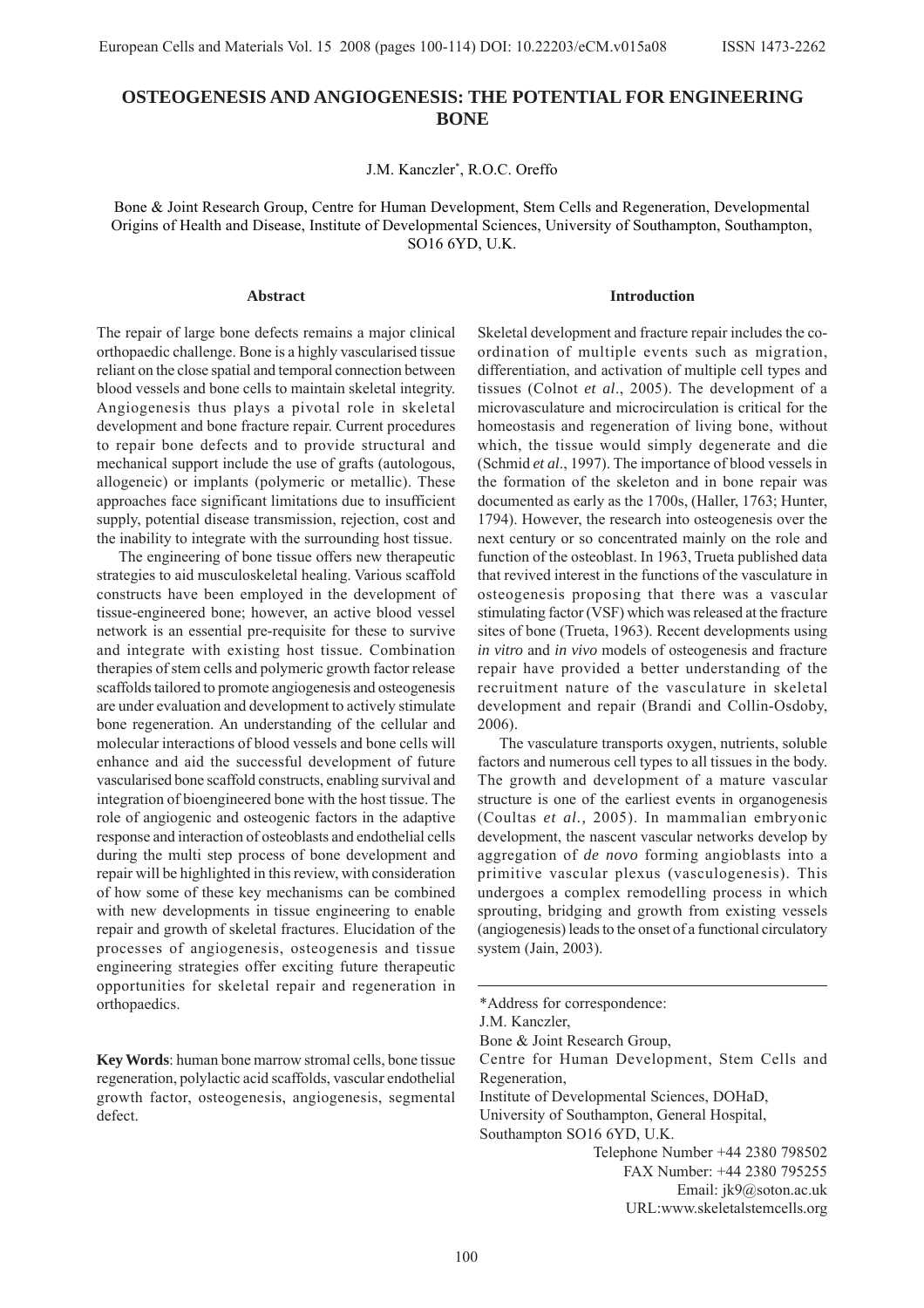The factors and events that lead to the normal development of the embryonic vasculature are recapitulated during situations of neoangiogenesis in the adult (Carmeliet, 2003). There are a number of factors involved in neoangiogenesis, the main protagonists are; Vascular Endothelial Growth Factor (VEGF), basic Fibroblast Growth Factor (bFGF), various members of the Transforming Growth factor beta (TGFβ) family and hypoxia (Hypoxia-inducible transcription factor, HIF). Other factors that have angiogenic properties include the angiopoietins, (Ang-1); hepatocyte growth factor (HGF); Platelet-derived growth factor (PDGF-BB); Insulin-like growth factor family (IGF-1, IGF-2) and the Neurotrophins (NGF) (Madeddu, 2005).

The VEGFs and their corresponding receptors are key regulators in a cascade of molecular and cellular events that ultimately lead to the development of the vascular system, either by vasculogenesis, angiogenesis or in the formation of the lymphatic vascular system. (Tammela *et al*., 2005; Ferrara and Gerber, 2001; Carmeliet and Collen, 2000; Yancopoulos *et al*., 2000; Rossant and Howard, 2002). Although VEGF is a critical regulator in physiological angiogenesis it also plays a significant role in skeletal growth (Zelzer *et al*., 2002; Gerber *et al*., 1999; Haigh *et al*., 2000; Ryan *et al*., 1999) and repair (Street *et al*., 2002; Chu *et al*., 2002; Peng *et al*., 2002).

In the mature established vasculature, the endothelium plays a pivotal role in the maintenance of homeostasis of the surrounding tissue providing the communicative network to neighbouring tissues to respond to requirements as needed. Furthermore, the vasculature provides the necessary factors such as growth factors, hormones, cytokines, chemokines and metabolites needed by the surrounding tissue and acts, when needed, as a barrier to limit the movement of molecules and cells. Signals and attractant factors expressed on the bone endothelium help recruit circulating cells, particularly haematopoietic cells to the bone marrow and coordinate with metastatic cells to target them to skeletal regions (Brandi and Collin-Osdoby, 2006). Thus, any alteration in the vascular supply to the bone tissue can lead to skeletal pathologies such as osteonecrosis (Childs, 2005); osteomylitis (Lazzerini *et al*., 2004); and osteoporosis (Burkhardt *et al*., 1987; Alagiakrishnan *et al*., 2003). A number of factors have been found to have a prominent effect on the pathology of the vasculature and skeleton, including Osteoprotegerin (OPG), which inhibits Receptor Activator of NF-˜B Ligand (RANKL) induced osteoclastogenic bone resorption (Bucay *et al*., 1998). Transgenic mice over expressing OPG display a marked increase in bone density (osteopetrosis) with very few active osteoclasts (Simonet *et al*., 1997). Additionally, mice deficient in OPG exhibit an osteoporotic phenotype characterised by a decrease in bone density, severe trabecular and cortical porosity and high incidence of fractures. However, OPG-deficient mice also exhibit medial calcification of the aorta and renal arteries, indicating a role for OPG in the association between osteoporosis and vascular calcification (Bucay *et al*., 1998).

### **The role of angiogenesis in bone development**

## **Intramembranous and endochondral ossification**

Development and formation of the skeleton (ossification) occurs by two distinct processes: intramembraneous and endochondral ossification. Both intramembraneous and endochondral bone ossification occur in close proximity to vascular ingrowth. Intramembraneous ossification is characterised by invasion of capillaries into the mesenchymal zone, and the emergence and differentiation of mesenchymal cells into mature osteoblasts. These osteoblasts constitutively deposit bone matrix leading to the formation of bone spicules. These spicules grow and develop eventually fusing with other spicules to form trabeculae. As the trabeculae increase in size and number they become interconnected forming woven bone (a disorganized weak structure with a high proportion of osteocytes), which eventually is replaced by more organised, stronger, lamellar bone. This type of ossification occurs during embryonic development and is involved in the development of flat bones in the cranium, various facial bones, parts of the mandible and clavicle and the addition of new bone to the shafts of most other bones. In contrast, bones of load bearing joints form by endochondral formation (Marks and Hermey, 1996).

Endochondral ossification utilises the functional properties of cartilage and bone to provide a mechanism for the formation and growth of the skeleton. The coupling of chondrogenesis and osteogenesis to determine the rate of bone ossification is dependent on the level of vascularisation of the growth plate (Gerber and Ferrara, 2000). Indeed, vascular endothelial growth (VEGF) factor isoforms are essential in coordinating metaphyseal and epiphyseal vascularization, cartilage formation, and ossification duringendochondral bone development (Maes *et al*., 2004).

The vascularisation of cartilage regions in long bones occurs at different stages of development. Initially, in early embryonic development, blood vessels that originate from the perichondrium invaginate into the cartilage structures. Secondly, during elevated postnatal growth, capillaries invade the growth plate of long bones and thirdly, in adulthood, angiogenesis can be periodically switched on during bone remodelling in response to bone trauma or pathophysiological conditions such as rheumatoid arthritis (RA) and osteoarthritis (OA) (Gerber and Ferrara, 2000).

# **The role of angiogenic factors in early bone development**

In the embryonic limb bud, during foetal development, mesenchymal precursors differentiate into cartilage cells through a process known as mesenchymal precartilage condensation (Gerber and Ferrara, 2000). This process allows the mesenchymal precursor cells to expand resulting in the development of a structure similar to that of long bones. Vascular invasion of the cartilage template structure is concomitant with hypertrophic differentiation of chondrocytes in the diaphysis of the bone. Subsequently, these chondrocytes in the central region of the cartilage undergo hypertrophy and synthesize an extracellular matrix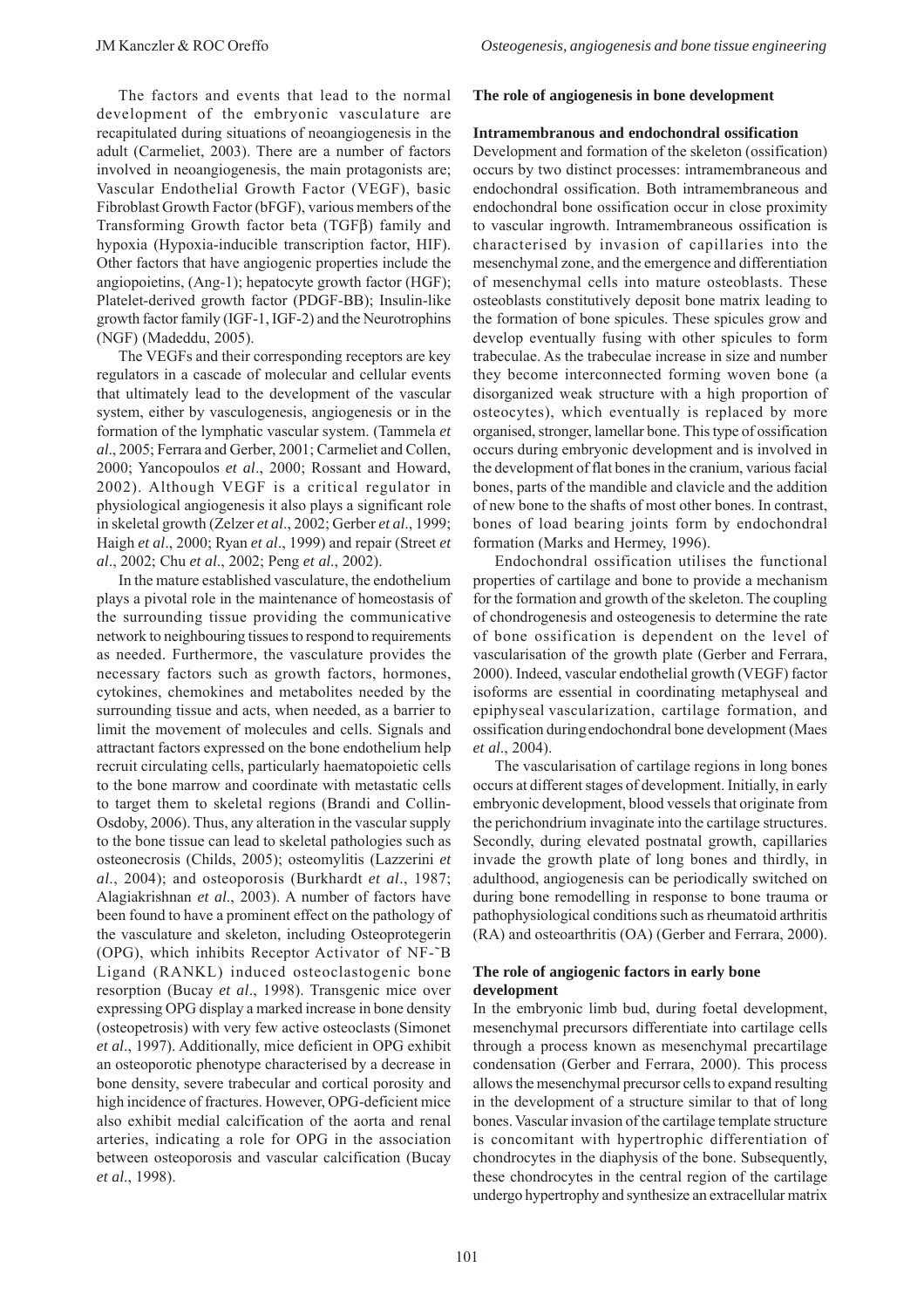

**Figure 1**. A schematic diagram of endochondral bone formation. (A) Mesenchymal cells condense and (B) differentiate into chondrocytes forming an avascular cartilage model of the future bone. (C) At the centre of condensation the chondrocytes cease proliferating and become hypertrophic. (D) Perichondral cells adjacent to the hypertrophic chondrocytes differentiate into osteoblasts forming a bone collar. The hypertrophic cartilage regulates the formation of mineralised matrix; the release of angiogenic factors to attract blood vessels and undergoes apoptosis. (E) The coordination of osteoblasts and vascular invasion form the primary spongiosa. The chondrocytes continue to proliferate with concomitant vascularisation resulting in a coordinated process that lengthens the bone. Osteoblasts of the bone collar will eventually form cortical bone; while osteoblasts precursors located in the primary spongiosa will eventually form trabecular bone. (F) At the ends of the bone, secondary ossification centres develop through cycles of chondrocyte hypertrophy, vascular invasion and osteoblast activity. Columns of proliferating chondrocytes form in the growth plate beneath the secondary ossification centre. Finally, expansion of stromal cells and hematopoietic marrow starts to take place in the marrow space (Adapted from Kronenberg, 2003 and Horton, 1990).

that is different in composition from that of the proliferating cartilage of which Collagen Type X is a unique component (Iyama *et al*., 1991). Vascular Endothelial Growth Factor A (VEGF A), a 34-46kD homodimeric glycoprotein, which acts through its high affinity receptor VEGF R2 (Flk-1/ KDR), and a critical signalling molecule involved in early blood vessel development is secreted by the hypertrophic chondrocytes inducing sprouting angiogenesis from the perichondrium leading to the recruitment of osteoblasts, osteoclasts and haematopoietic cells. These sequences of events lead to the development of the primary ossification centres. The hypertrophic matrix within these centres then degrades, and the recruited osteoblasts replace the degraded cartilage with trabecular bone and a bone marrow is thus formed (Hall *et al*., 2006; Gerber and Ferrara, 2000; Collin-Osdoby, 1994). Simultaneously, osteoblasts in the perichondrium form a collar of compact bone around the middle portion (diaphysis) of the cartilage; as a result, the primary ossification centre ends up within a tube of bone. At both ends (epiphyses) of the cartilage, secondary ossification centres are formed, creating a cartilaginous plate (growth plate) between epiphysis and diaphysis (Figure 1).

A synchronized sequence within the growth plate of chondrocyte proliferation, hypertrophy, apoptosis and vascular invasion results in longitudinal growth of long bones (Hunziker, 1994). The balance of cartilage formation and vascular invasion is critical for the elongation of long bones. Disruption of this coordinated balance and the uncoupling of the tightly regulated vascular invasion will lead to growth plate thickening and a reduction in bone formation (Yabsley and Harris, 1965). The coordination of these processes leads to the growth of the epiphysis and radial growth of the diaphysis. The immature and proliferating chondrocytes in early osteogenesis express and secrete angiogenic inhibitors (Moses *et al*., 1990; Hayami *et al*., 2003) and ECM rich in type II collagen and aggrecan (Orth, 1999). These cells differentiate into hypertrophic chondrocytes and control ossification by an expression cascade of angiogenic factors VEGF, acidic Fibroblast Growth Factor (aFGF), basic Fibroblast Growth Factor (bFGF) and, Type X collagen, MMP13 and alkaline phosphatase (Baron *et al*., 1994; Nagai and Aoki, 2002; Gerber *et al*., 1999; Horner *et al*., 1999; Carlevaro *et al*., 2000; Maes *et al*., 2002; Alini *et al*., 1994; Ivkovic *et al*., 2003; Väänänen, 1980). A combination of hypertrophic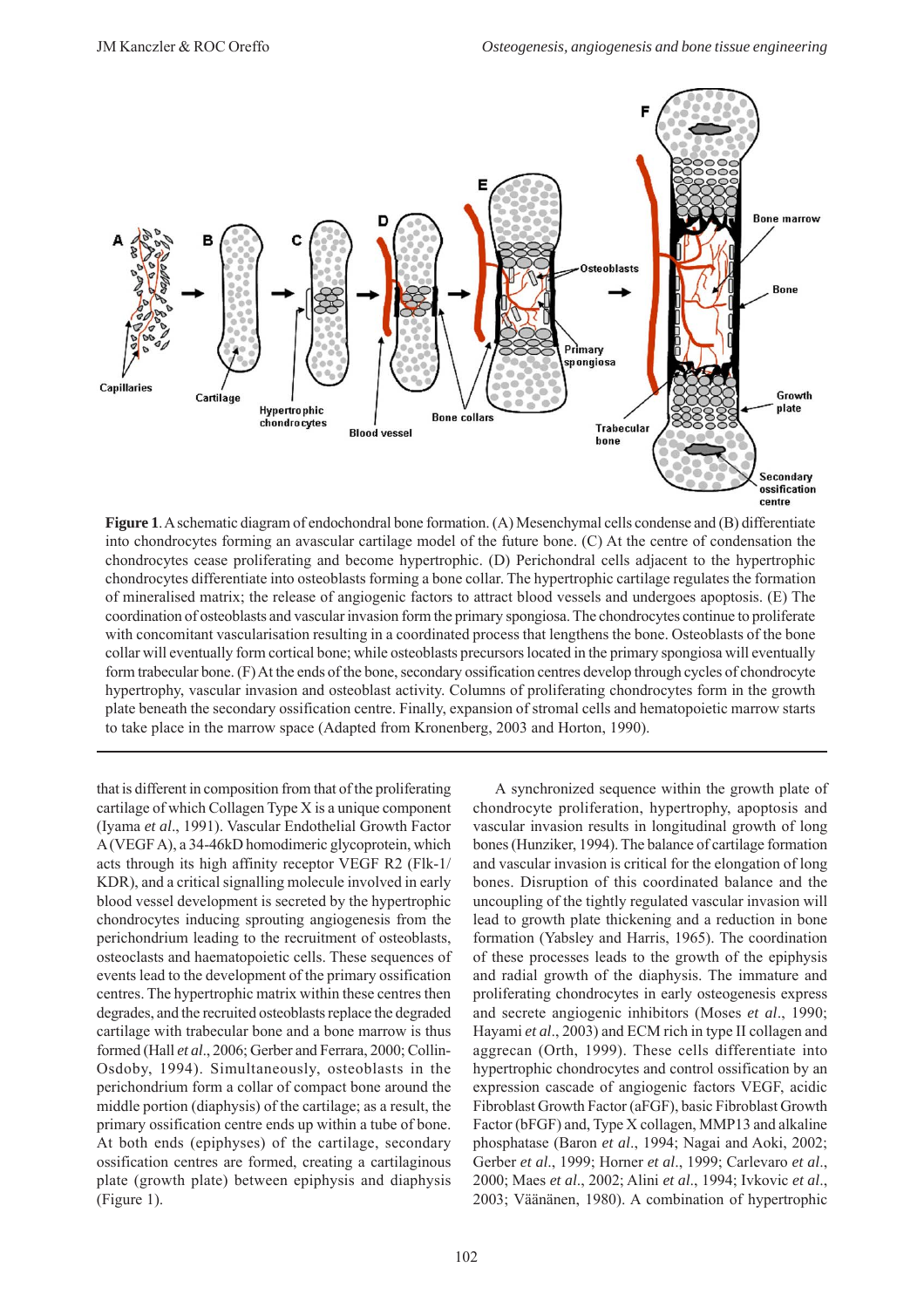chondrocytes and migrating cells from the newly formed marrow degrade the extracellular matrix by secreting matrix metalloproteinases 2, 9, & 13. This degradation of the matrix leads to the loss of the transverse septum within the chondro-osseous junction. This septum is a barrier between the hypertrophic chondrocytes undergoing apoptosis and the blood vessel invading region (Hall *et al*., 2006).

Hypertrophic chondrocytes express and synthesize a number of VEGF isoforms, VEGF-A, VEGF-B, VEGF-C, VEGF-D and also express neuropilin-1, VEGF receptor-2 and VEGF receptor-3 (Bluteau *et al*., 2007). This autocrine/paracrine system will further encourage inwards penetration of the vascular endothelium (Peterson *et al*., 2002). The apoptotic chondrocytes lay down a mineralised cartilage scaffold, which becomes the template for bone modelling by invading osteoblasts and osteoclasts. The osteoblasts differentiate on these scaffold templates in between columns of hypertrophic chondrocytes forming primary trabeculae bone. Infiltration of the endothelium into the empty lacunae of terminal hypertrophic chondrocytes enhances the functional differentiation of other VEGFR expressing cells particularly osteoblasts and osteoclasts (Midy and Plouët, 1994; Deckers *et al*., 2000; Engsig *et al*., 2000; Maes *et al*., 2002).

*In vivo* studies have shown that inhibition of VEGF signalling leads to i) a dose-dependent increase in the femoro-tibial epiphyseal growth plate zone of hypertrophy (Wedge *et al*., 2002), ii) reduced angiogenesis in growth plates, iii) loss of metaphyseal blood vessels and, iv) a reduction in trabecular bone formation (Haigh *et al*., 2000; Gerber *et al*., 1999) and a stimulation in trabecular resorption (Yao *et al*., 2004). VEGF has multifarious activities in bone development, regulating the survival and activity of endothelial, chondrogenic and osteogenic cells, and promoting vascularisation during endochondral bone formation (Coultas *et al*., 2005). In the developing long bones VEGF is expressed before any blood vessels are detected and this expression is linked to the bone formation process (Carano and Filvaroff, 2003; Zelzer *et al*., 2002). Indeed, the Hypoxia Inducible Factor-α (HIF-α) pathway has been demonstrated to be critical in coupling angiogenesis and osteogenesis during long bone formation. This increase in bone formation is due to enhanced angiogenic activity, which is mediated by elevated levels of VEGF in HIF-α overexpressing osteoblasts (Wang *et al*., 2007).

Although VEGFs' main effects are on endothelial cells, they also bind to VEGF receptors expressed on monocytes, neurons, chondrocytes and osteoblasts (Ferrara *et al*., 2003; Storkebaum and Carmeliet, 2004; Bluteau *et al*., 2007). Apart from VEGFs' potent angiogenic effects they can induce haematopoietic stem cell recruitment from the bone marrow, monocyte chemoattraction, neuronal protection as well as bone formation (Ferrara *et al*., 2003; Storkebaum and Carmeliet, 2004; Geiger *et al*., 2005; Peng *et al*., 2005). VEGF and matrix metalloproteinase-9 (MMP-9) are critical for early bone development (Engsig *et al*., 2000). Mice completely lacking in MMP-9 (gelatinase B) have delayed endochondral ossification and an abnormally large hypertrophic cartilage zone in growth plates (Vu *et al*.,

1998) indicating that MMP-9 and possibly other metalloproteinases play a critical role in normal apoptosis of hypertrophic chondrocytes. VEGF binds to the extracellular matrix and is made available by MMP-9 (Bergers *et al*., 2000). It has been hypothesized that MMP-9 makes VEGF bioavailable from hypertrophic cartilage, functionalizing as a chemoattractant to promote vascular invasion.

The molecular pathways regulating VEGF expression in hypertrophic cartilage are not clear, however, it is been determined that in Runx2 (transcription factor associated with osteoblast differentiation) homozygous null mice, no blood vessel ingrowth into the cartilage occurs, not even in regions where there is notable chondrocyte hypertrophy (Otto *et al*., 1997). Hence, expression of Runx2 may regulate VEGF expression and angiogenesis at the junction between growth plates and the trabeculae in long bones by upregulating VEGF or down regulating anti-angiogenic factors.

## **Vascularisation in bone**

Vascularisation of the cartilaginous region in the primary ossification centre during embryogenesis differs from the vascular invasion of the growth plate region during postnatal periods of rapid skeletal growth. In embryos, endothelial cells develop into immature vascular networks that enter the bone structure *via* cartilage canals already established in the expanding cortical bone (Burkus *et al*., 1993). Whereas, during postnatal bone growth, canal formation for blood vessels develops in unison with vessel formation at the growth plate region (Gerber and Ferrara, 2000).

The main vessel supply networks to long bones are the nutrient artery, the metaphyseal, epiphyseal and periosteal arterial networks (Clemens, 1996). The bone vasculature comprises of an arteriole, which divides into a complex anastomising network of capillaries (Visco *et al*., 1989) and sinusoidal vessels. The sinusoids in the bone marrow are characterized by a highly permeable thin wall consisting of a single layer of endothelial cells, which are supported in part by a vascular membrane, pericytes, and reticular cells (Nikolova *et al*., 2006a). Sinusoids surrounded by reticular cells secrete high amounts of a chemokine, CXCL12 (SDF-1), which is required for the maintenance of human stem cells (Sugiyama *et al*., 2006). These capillaries then double back and connect to a single venule, which follows the arteriole route returning to the perichondral plexus (Hayashi, 1992). These vascular networks supply nutrients required by the chondrocytes, and mesenchymal cells for chondrogenesis and osteogenesis in order to maintain a functional secondary ossification centre (Ytrehus *et al*., 2004; Marotti and Zallone, 1980; Kugler *et al*., 1979). Therefore, the development of these vessel networks is integral to the homeostasis of bone.

## **Interaction of endothelium and bone**

The microvascular endothelium is an essential part of skeletal tissue, where the intercellular signalling between endothelium and bone cells plays a critical role in the homeostasis of bone integrity. Human Umbilical Vein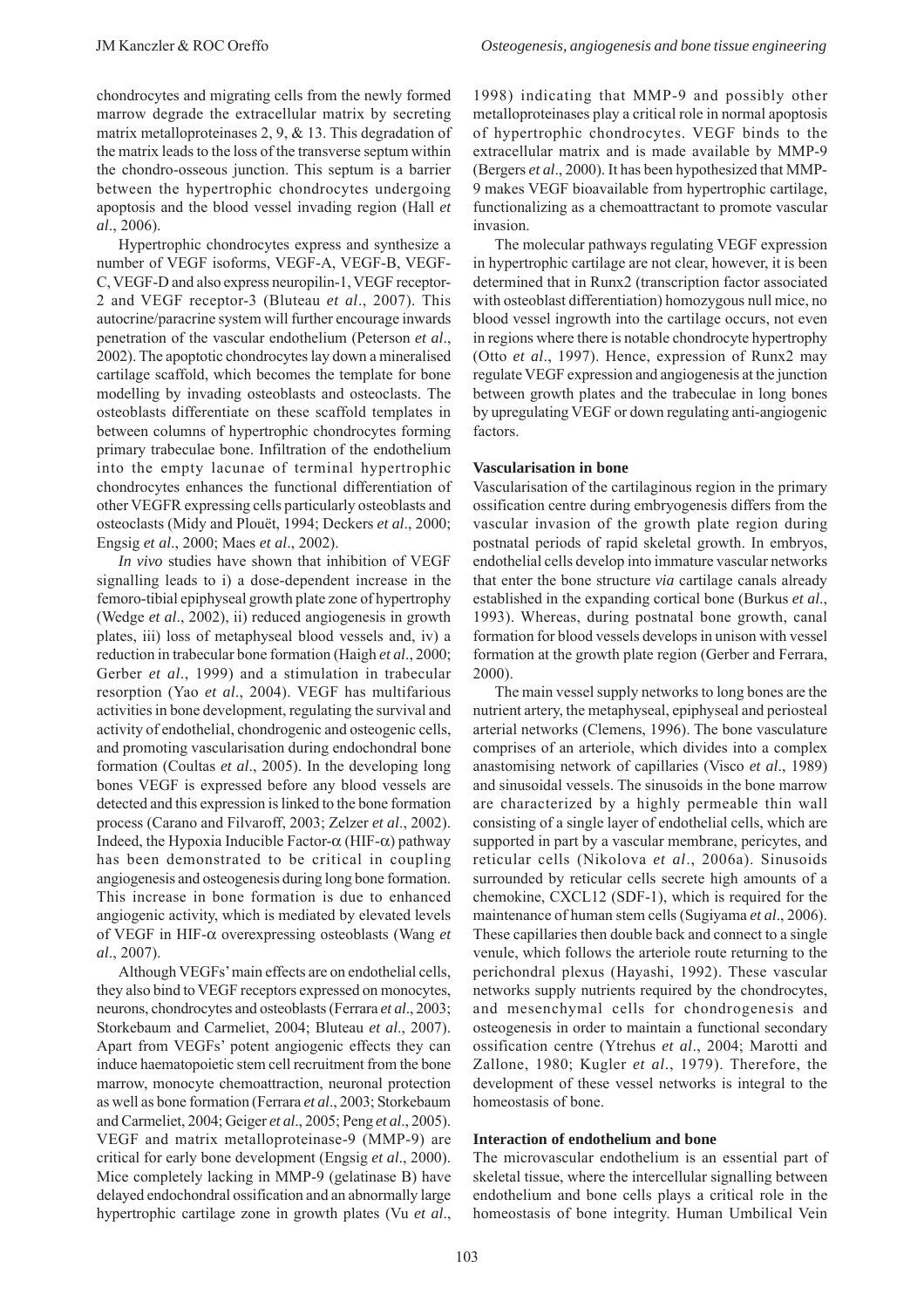Endothelial Cells (HUVEC) conditioned medium enhances the proliferation of Human Bone Marrow Stromal cells (HBMSC) and when HBMSC and HUVEC are co-cultured *in vitro*, the expression and activity of the early osteoblastic marker Alkaline Phosphatase (AP) is elevated, but only in direct contact with each of the cell types (Villars *et al*., 2000). Both HBMSC and the endothelial network express connexion 43 (Cx43) a specific gap junction protein. These two cell types can therefore communicate *via* a gap junctional channel constituted at least by Cx43 (Villars *et al*., 2002). Conversely, Meury *et al*., 2006 showed HUVEC to affect dexamethasone-induced HBMSC differentiation into osteoblasts, by inhibiting the expression of Osterix (OSX). Thus, the rate of differentiation of bone marrow stromal cells (HBMSC) to osteoblasts maybe controlled by endothelial cells, by initiating the recruitment of osteoprogenitor cells at sites of bone remodelling and maintaining them in a pre-osteoblastic stage, hence avoiding mineral deposition within the vessel. Once these osteoblast precursors have migrated from the vessels towards a remodelling/bone forming site, the onset of rapid differentiation should occur into mature functional osteoblasts intent on laying down new osteoid.

The intercellular signalling pathways of endothelial cells have also been implicated in the functions of the osteoclastic lineage. For the recruitment of osteoclasts to areas of bone resorption, osteoclast precursors need to adhere and migrate through the endothelium in a tightly regulated mechanism similar to that of the systematic process of transendothelial migration of leukocytes and monocytes (Imhof and Dunon, 1997). It has been hypothesised that the endothelium may direct osteoclast precursor to specific areas of bone to help tightly control the resorptive process (Parfitt, 2000). Therefore, alterations in the micro-vascular supply network will ultimately affect the tightly regulated resorption sequence resulting in decreases in bone formation, regeneration and repair as well as altered osteointegration of orthopaedic and dental implants (Glowacki, 1998; Burkhardt *et al*., 1987).

Bone endothelial cells display their own distinctive characteristics, with a capacity to respond to bone regulators such as cytokines, estrogen and PTH (Streeten *et al*., 1989; Streeten and Brandi, 1990; Brandi *et al*., 1993). In addition, bone endothelial cells secrete high levels of hormone B-type Natriuretic peptide (Bordenave *et al*., 2002) and express the chemoattractant, stromal cellderived factor-1 (SDF-1) (Imai *et al*., 1999). Differences have also been noted in the sulphation patterns of heparansulphate derived from human bone endothelial cells and HUVECs (Netelenbos *et al*., 2001), the adhesion of hematopoietic progenitor cells to human bone marrow or HUVEC, (Rood *et al*., 1999) and the selective secretion of chemoattractants for hematopoietic progenitor cells by bone marrow endothelial cells (Imai *et al*., 1999). These specific signals lead to hematopoietic progenitor cell homing maintaining a constant supply of precursor cells into bone (Brandi and Collin-Osdoby, 2006).

Furthermore, Macrophage Colony Stimulating Factor (MCSF), Receptor activating NF-κB ligand (RANKL) Osteoprotegerin (OPG) are all expressed by endothelial cells, particularly OPG which co-localises with P-selectin

and von Willebrand factor within the Weibel-Palade bodies of HUVEC (Yoshida *et al*., 1990; Collin-Osdoby *et al*., 2001; Zannettino *et al*., 2005). Similarly, factors involved in bone remodelling and repair can alter osteoblastic activity. These include Bone Morphogenic Proteins (BMP), fibroblast growth factors, prostaglandins, VEGF, platelet derived growth factors, PTH, insulin growth factor-1, reactive oxygen and nitrogen species (Carano and Filvaroff, 2003; Kanczler *et al*., 2003, Zheng *et al*., 2006). Indirectly, osteogenic factors such as BMP-2 can stimulate osteoblast VEGF and hence modulate vascularisation (Deckers *et al*., 2000). Additionally, BMP-2 has the capability to inhibit hypoxia-induced cell apoptosis and promote vascularisation and possibly tumour angiogeneis (Raida *et al*., 2006). Whilst, transient changes in oxygen tension and oscillatory shear stress can induce BMP-2 growth factor expression in endothelial cells (Salim *et al*., 2004, Sorescu *et al*., 2003).

Hypoxia and VEGF lead to an upregulation of BMP-2 in microvascular endothelial cells (Bouletreau *et al*., 2002) demonstrating the intricate signalling pathways affecting the interactive relationship of endothelial cells and cells of the osteoblastic lineage. These stress/strain and oxygen sensitive pathways may play a role in the response of endothelial cells at a fracture site and hence be at the forefront of the repairing mechanistic cascade producing numerous factors such as BMPs that can act reciprocally on the osteoblast lineage and affect the rate of fracture repair

#### **Angiogenesis and bone fracture repair**

Bone has the unique capacity to regenerate without the development of a fibrous scar, which is symptomatic of soft tissue healing of wounds. This is achieved through the complex interdependent stages of the healing process, which mimics the tightly regulated development of the skeleton. Hence, if fibrous scars were to develop in bone it would ultimately compromise the mechanical properties of the skeleton. Following trauma with damage to the musculoskeletal system, disruption of the vasculature leads to acute necrosis and hypoxia of the surrounding tissue (Glowacki, 1998). This disruption of the circulation leads to the activation of thrombotic factors in a coagulation cascade leading to the formation of a haematoma. The inflammatory response and tissue breakdown activate factors such as cytokines and growth factors that recruit osteoprogenitor and mesenchymal cells to the fracture site. The stimulation of the endosteal circulation in the fractured bone (Rhinelander, 1974) allows mesenchymal cells associated with growing capillaries to invade the wound region from the endosteum and bone marrow (Uchida *et al*., 2003). At the edge of the bone fractures, the transiently formed granulation tissue is replaced by fibrocartilage. Concomitantly, the periosteum directly undergoes intramembranous bone formation leading the formation of an external callus (Carano and Filvaroff, 2003); while internally, the tissue is being mineralised to form woven bone. After stabilisation of the bone tissue and vasculature in the bone fracture, the cell mediated remodelling cascade is activated where osteoclastic removal of necrotic bone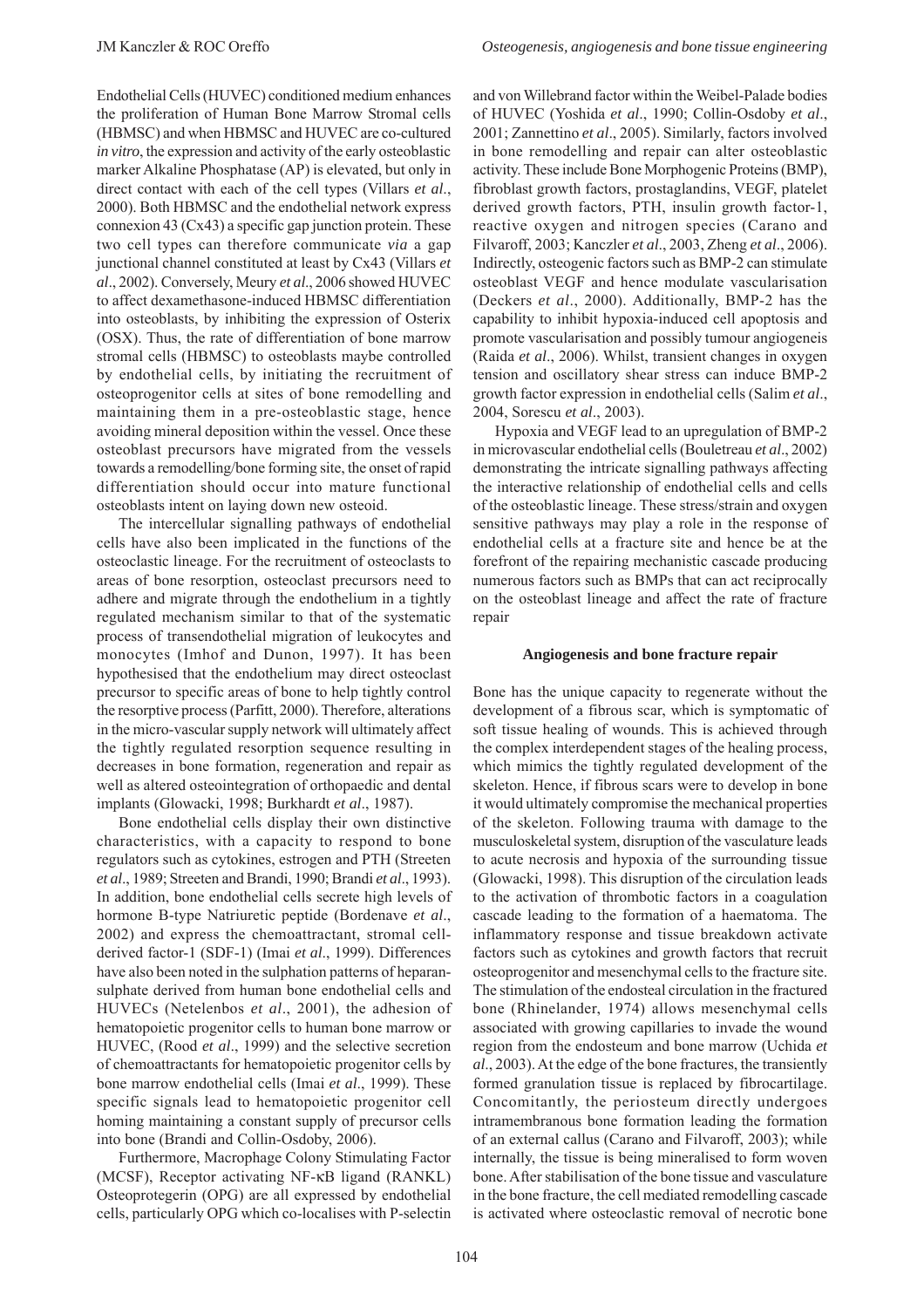tissue is accompanied by angiogenesis, which in turn is followed by the replacement of the large fracture callus by lamellar bone. The callus size is reduced and the normal vascular supply is restored.

A plethora of mediators associated with foetal and postnatal bone development play a prominent role in the cascade response in bone fracture repair. These include BMP-2 & 4 (Barnes *et al*., 1999; Deckers *et al*., 2002; Kloen *et al*., 2003), VEGF (Midy and Plouet, 1994; Deckers *et al*., 2000; Street *et al*., 2002; Ferrara *et al*., 2003), bFGF (Rodan *et al*., 1989; Montesano *et al*., 1986), TGF-β (Rosier *et al*., 1998; Bostrom and Asnis, 1998; Erlebacher *et al*., 1998), PDGF (Mandrachia *et al*., 2001; Risau *et al*., 1992). VEGF expression is detected on chondroblasts, chondrocytes (Pufe *et al*., 2001), osteoprogenitor cells and osteoblasts in the fracture callus (Tatsuyama *et al*., 2000) where it is highly expressed in angioblasts, osteoprogenitor and osteoblast cells during the first seven days of healing but decreases after eleven days (Uchida *et al*., 2003). Additionally, osteoclasts release heparinase that induces the release of the active form of VEGF from heparin, activating not only angiogenesis but also osteoclast recruitment, differentiation and activity leading to the remodelling of the fracture callus during endochondral ossification (Saijo *et al*., 2003; Niida *et al*., 1999; Engsig *et al*., 2000; Nakagawa *et al*., 2000). In the bone remodelling sequence Niida *et al*., (1999) showed VEGF can act with sRANKL to promote osteoclastogenesis and that a single injection of recombinant human VEGF can similarly induce osteoclast recruitment in op/op mice, suggesting that VEGF can act as a substitute for M-CSF in osteoclastogenesis. Street and colleagues (Street *et al*., 2000; Street *et al*., 2002; Ryan *et al*., 1999; Gerber *et al*., 1999) have demonstrated that the inhibition of VEGF in fractured mouse femurs results in a decrease in blood vessel invasion with a reduction in osteoclastic bone remodelling, impaired callus mineralization and reduced trabecular bone healing.

Fractures in some cases fail to repair or unite resulting in fibrous filled pseudoarthrosis. A number of contributing factors can lead to non-union or delayed union of bone fractures, such as anti-inflammatory drugs, steroids, Vitamin C, D and calcium deficiencies (Glowacki, 1998). The absence of a functional vascular network is also a fundamental factor in the lack of bone healing in non-union fractures. With this in mind researchers have shown that angiogenic factors released from biomimetic scaffolds can enhance bone regeneration (Murphy *et al*., 2004) and, furthermore, that combination strategies that release both angiogenic and osteogenic factors can further enhance the regenerative capacity of bone (Geiger *et al*., 2005; Peng *et al*., 2005).

The critical sequential timing of osteoclast differentiation and activation, angiogenesis, recruitment of osteoprogenitor cells and the release of growth factors such as BMP-2 in osteogenesis and fracture repair maybe enhanced by the synchronized endogenous production of angiogenic and osteogenic mediators (Glowacki, 1998). Studies in the rat femoral drill-hole injury have shown differential expression of VEGF splicing isoforms along with its receptors indicating an important role in the bone healing process (Uchida *et al*., 2003). Also, Sojo *et al*. (2005) demonstrated that angiogenesis occurs predominantly before the onset of osteogenesis in bone lengthening in an osteodistraction model.

Another angiogenic inducing growth factor, FGF-2, (Coffin *et al*., 1995; Montero *et al*., 2000) has the capability to accelerate fracture repair when added exogenously to the early healing stage of a bone. (Kawaguchi *et al*., 1994; Nakamura *et al*., 1997; Inui *et al*., 1998; Kawaguchi *et al*., 2001, Chen *et al*., 2004). Although the mechanism has not been fully elucidated, it has the ability to stimulate angiogenesis (Montesano *et al*., 1986; Hayek *et al*., 1987; Collin-Osdoby *et al*., 2002) and, the proliferation and differentiation of osteoblasts (Globus *et al*., 1988; Nakamura *et al*., 1995; Walsh *et al*., 2000; Pun *et al*., 2001) to possibly aid the repair of bone fractures.

Disruption of the normal bone vasculature can result in skeletal problems such as osteopetrosis (Aharinejad *et al*., 1995; Aharinejad *et al*., 1999), metastatic bone disease (Taichman *et al*., 2002) and inflammatory bone loss in rheumatoid arthritis and periodontal disease (Findlay and Haynes, 2005; Walsh and Mapp, 1998; Schwartz *et al*., 2000). Thus, we are now beginning to understand the intimate relationship between the vasculature and bone, and the important role played in maintaining bone homeostasis, offering the possibility of novel new approaches to solving the problems of fracture healing, particularly in delayed and non-union pathologies.

## **Skeletal tissue engineering, the clinical need for new bone**

With an increasing aging population the numbers of hip fractures worldwide are projected to increase from 1.7 million in 1990 to 6.3 million in 2050 (Johnell, 1997). Indeed, in the United States alone, 6 million fractures occur annually of which 5-10% will require further treatment for the loss of bone, failed fracture fixation, infection, and the inhibition of a blood supply (Praemer *et al*., 1992; Cheung, 2005).

Graft material such as autologus, allogeneic bone and metallic implants are currently used to address these challenging clinical bone loss pathologies. Unfortunately, these techniques face serious limitations due the possible risk of infection and rejection, limited stock supplies and cost (Oreffo and Triffitt, 1999; Bauer and Muschler, 2000). Hence, the ability to generate new bone graft substitutes for skeletal use is a major clinical need.

A variety of porous scaffold polymers (naturally derived or synthetic matrices) have shown promising potential for bone tissue engineering applications. Natural polymers such as collagen are of a major interest because they are biodegradable and biocompatable, allowing cells to adhere, proliferate and differentiate without the problems of inflammatory reactions and cytotoxicity which are often associated with synthetic polymers. (Lu *et al*., 2004; Lubiatowski *et al*., 2006; Domaschke *et al*., 2006). However, natural polymers are structurally complex compared to synthetic polymers therefore, technical manipulation is complicated and more elaborate causing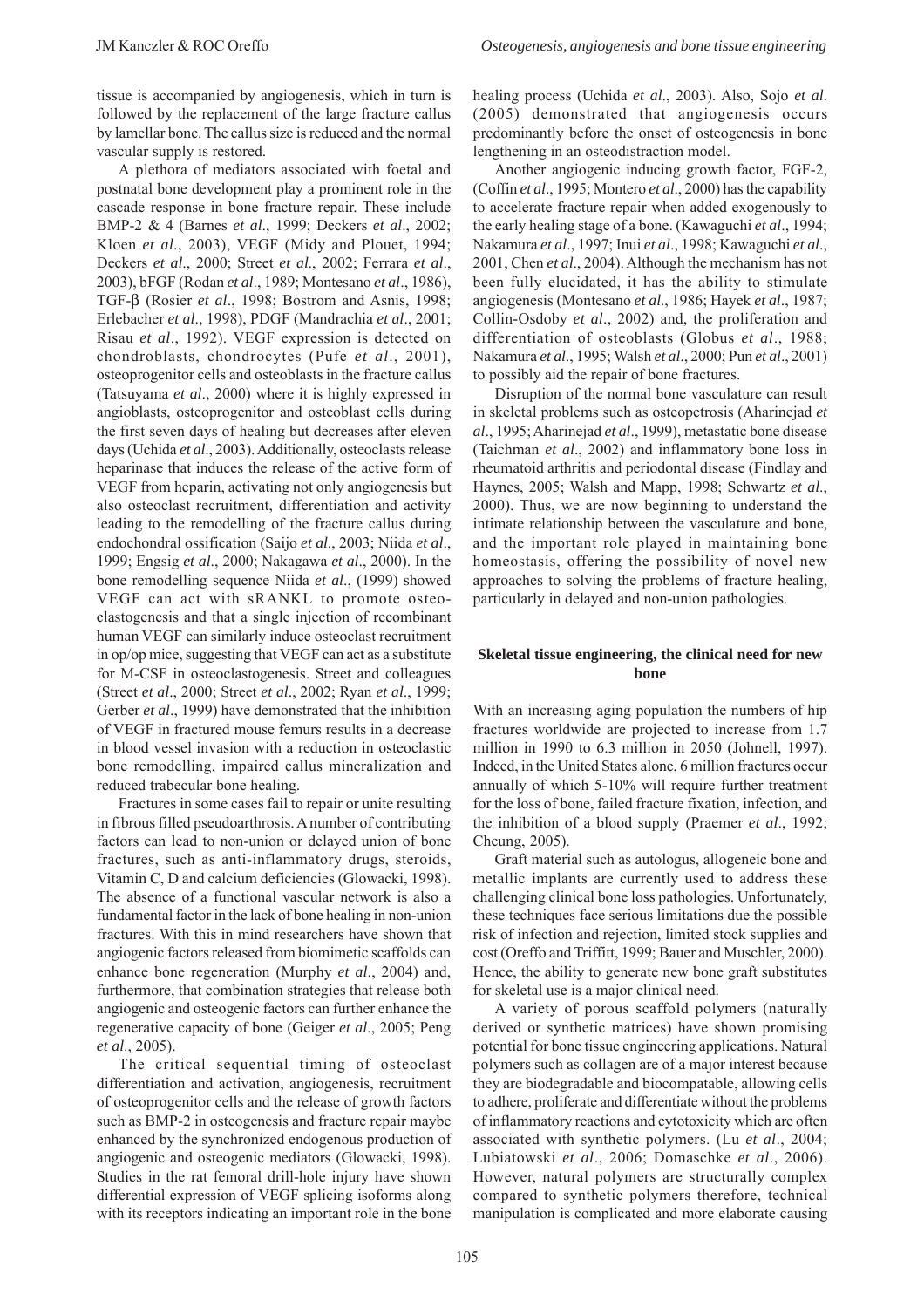variation in the processing of consistent scaffold matrices. Additionally, these polymers lack the mechanical properties, which are required to withstand the forces, which for example exist in the bone environment. Synthetic polymer matrices, polylactic acid (PLA) polyglycolic acid (PGA and poly(lactic-co-glycolic) (PLGA) acid polyorthoesters, polycaprolactones, polycarbonates, and polyfumerates which are free of potential contamination, can be readily engineered (Agrawal and Ray, 2001; Sachlos and Czernuszka, 2003). These have proven versatility and can be developed as 3D porous monolithic structures that can be custom-designed to fit the anatomical bone defect in an individual patient (Popov *et al*., 2004; Antonov *et al*., 2005). However, one of the major problems with these types of scaffolds is the lack of osteoconductivity compared to the current gold standard of allograft. Researchers have tried to overcome these problems by combining ceramics such as hydroxyapaptite (HA) and calcium phosphate with the synthetic polymers PLA or PLGA (Popov *et al*., 2004; Khan *et al*., 2004; Wei and Ma, 2004; Ruhe *et al*., 2005a). With the fabrication of the osteoconductive/osteoinductive scaffolds, novel approaches are being developed to enhance the engineered scaffolds by the addition of growth factors and osteoprogenitor cells to promote bone growth.

Bone marrow derived human mesenchymal or skeletal stem cells (SSC) when seeded on to nanofibrous poly (ecaprolactone) scaffolds can be differentiated into an osteogenic lineage (Li *et al*., 2005). Ruhe *et al*. (2005b) showed bioactive factors to be incorporated into (PLGA/ Ca-P cement) composites and could be slowly released. Furthermore, the combination of osteogenic growth factor release (BMP-2) from polymer scaffolds such as PLA and the addition of preosteogenic cells have further increased the possibility of engineering bone (Rose *et al*., 2004; Yang *et al*., 2004; Montjovent *et al*., 2005; Montjovent *et al*., 2007; Georgiou *et al*., 2007), whilst Jansen *et al*. (2005) demonstrated orthotopic bone formation in a rabbit cranial defect model stimulated in rhTGFβ1 and rhBMP-2 CaP cement and Titanium-fibre mesh scaffolds.

However, unlike organ transplants where there is a preexisting vascular supply, synthetic bone constructs are devoid of a pre-existing vasculature. Researchers are now trying to address this problem of whether it is a prevascularised scaffold developed *in vitro* or the release of angiogenic factors from scaffolds that promote angiogenesis *in situ* that will optimally enhance bone morphogenesis *in situ*. Development of these bone scaffolds requires an internal interconnecting microarchitecture sufficiently porous to promote cellingrowth and significantly strong enough to withstand the exerted forces on bone (Logeart-Avramoglou *et al*., 2005). Enhanced migration of endothelial cells into the matrix to develop vascular beds will be critical to the survival of these implanted bone constructs. At first, the implants will depend on surrounding diffusive nutrient supply and waste removal processes until the engineered tissue becomes vascularised. This is critical, as bone defects are often large and nutrient diffusion is optimally effective within 150- 200μm from the blood supply source (Sutherland *et al*., 1986; Colton, 1995). The efficacy of cells such as osteoprogenitors seeded onto these scaffolds and

transplanted will depend upon local vasculature and the speed at which a fully functional vascular supply can be developed. Temporary exposure of SSCs to hypoxia, results in the down-regulation of Cbfa-1/Runx2, osteocalcin and type I collagen, and the up-regulation of osteopontin and VEGF (Potier *et al*., 2007a). Prolonged concomitant hypoxic regions and lack of nutrients will ultimately lead to significant cell death (Potier *et al*., 2007b). Vogelin *et al*., (2005) demonstrated the importance of the vasculature in bone repair. Their engineered scaffold (polylactic acid-Hyaluronan acid matrix and BMP-2) provided good bone formation in a critical rat femur defect. However, when they added a vascularised periosteal flap to the scaffold/defect there was a significant increase in bone formation within the boundaries of the defect and a prevention of any heterotopic ossification.

Recent studies show that primitive vascular networks derived from endothelial cells that were implanted *in vivo* remain immature and do not survive. However, the addition of the anti-apoptotic Bcl2 gene into endothelial cells can increase survival and formation of blood-perfused blood vessels that differentiate and develop into arteries, veins and capillaries (Schechner *et al*., 2000). It is not known how long these vessels continue to function or the oncogenic potential these genetic manipulations may cause. Additionally, retroviral-mediated transduction of hTERT in human dermal microvascular endothelial cells (HDMEC) when implanted subcutaneously results in the development of microvascular structures (Yang *et al*., 2001).

Co-implantation of perivascular cell precursors and endothelial cells in engineered constructs leads to longlasting, stable microvessels *in vivo*; which are fully functional for more than one year (Koike *et al*., 2004). The seeding of relevant cells has led to the successful bioengineering of muscle and blood vessels. In 2005, Levenberg *et al*. demonstrated using a tri-culture system consisting of endothelial cells, myoblasts and embryonic fibroblasts for tissue engineered muscle that the development of vascular networks was of a higher density compared to a co-culture system of endothelial cells and myoblasts. An increase in VEGF expression was identified as the factor, which mediated these elevated levels in vessel density.

Typically, therapeutic strategies for the regeneration of tissue have relied on the bolus delivery of single growth factors. Although this has been successful in animal models of therapeutic angiogenesis (Takeshiti *et al*., 1994) this success has not, to date, been able to be translated to the clinic (Simons *et al*., 2000). Recent developments in bioengineering scaffold design have led to growth factors to be incorporated onto or entrapped within the scaffolds. (Murphy *et al*., 2000; Murphy *et al*., 2004; Yang *et al*., 2004; Huang *et al*., 2005a; Huang *et al*., 2005b; Jansen *et al*., 2005; Kaigler *et al*., 2006a; Leach *et al*., 2006; Oest *et al*., 2007; Jeon *et al*., 2007; Kanczler *et al*., 2007; Hou *et al*., 2007; Wei *et al*., 2007; Tai *et al*., 2007; Chang *et al*., 2007). As these scaffolds are biodegradable, bioactive factors can be released locally over a period of time. Kaigler *et al*. (2006a) demonstrated VEGF scaffolds could enhance neovascularization and bone regeneration in irradiated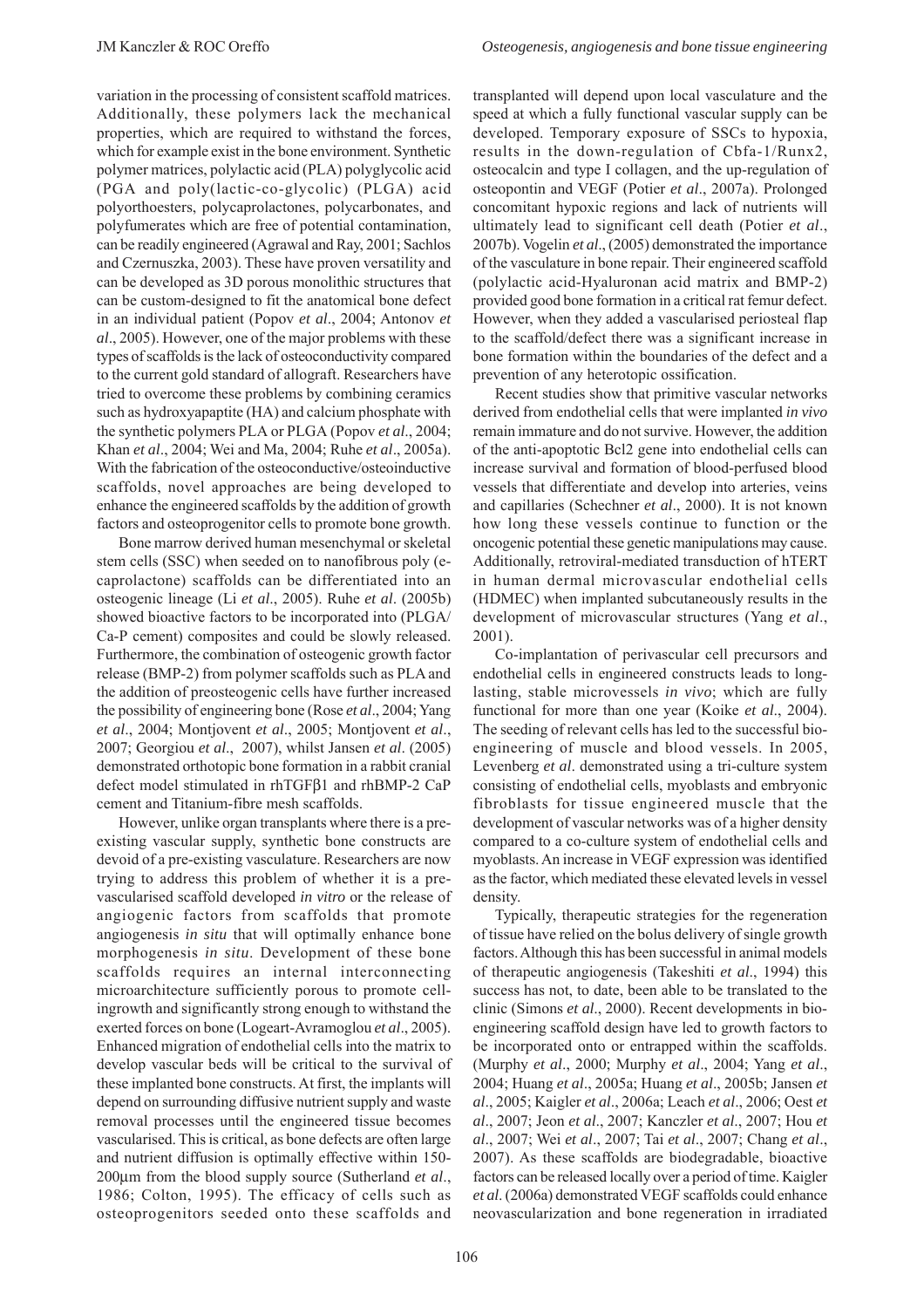

**Figure 2.** Micro-CT images of murine segmental femur (5 mm) defects at 4 weeks post operation. (A) Represents a control segmental femur defect, (B) represents encapsulated VEGF and BMP-2 in a composite alginate / Poly (D-L) lactic acid scaffold with seeded HBMSC implanted within the femur defect. Bar = 1.5 mm.

osseous defects. Whereas, load-bearing BMP-2 scaffolds can maintain bone length and enhance regeneration of bone in a critical sized defect (Chu *et al*., 2007). BMP-2 and TGF-β3, combined with RGD-alginate hydrogel codelivered to critical sized femoral defects (8mm) within polymer scaffolds showed an increase in bone formation (Oest *et al*., 2007).

Recent studies have shown that the combination of angiogenic and osteogenic factors can stimulate bone healing and regeneration (Geiger *et al*., 2005; Peng *et al*., 2005). Therefore, the ability to deliver a combined delivery system of growth factors at different rate kinetics locally from biodegradable scaffolds could enhance the reparative mechanism of critical sized bone defects; thus, mimicking the *in vivo* bone repair conditions. Richardson *et al*. (2001) developed a polymeric system for tissue specific controlled release delivery from a structural polymer scaffold of two or more growth factors, PDGF-BB and VEGF-165. This combination of PDGF-BB and VEGF-165 initiated formation and maturation of a significant number of blood vessels. A multiple release of growth factors such as VEGF

and BMP-2 may in fact be able to mimic the conditions in bone fracture repair. Hence, a scaffold able to release an active angiogenic factor will promote early vascularisation and attract osteogenic precursor cells. Dual release growth factor (VEGF & BMP-2) fabricated scaffolds developed by Shakesheff, Howdle and colleagues at the University of Nottingham have shown the efficacy of use of these types of scaffolds in a critical sized murine femur bone defect model. Figure 2 demonstrates the significant effect of the release of angiogenic (VEGF) and osteogenic (BMP-2) factors from a biodegradable scaffold seeded with human bone marrow stromal cells on the regeneration of bone in a critical sized mouse femur defect. Hence, the combined effect of human bone marrow stromal or enriched mesenchymal stem cells seeded onto these new generation of growth factor encapsulated scaffolds could result in the co-development of vessels and bone *in situ*, providing a reciprocal approach to the fast development of vascularised engineered bone constructs. Conversely, transplantation of endothelial cells can enhance bone marrow stromal-cell-mediated bone regeneration in an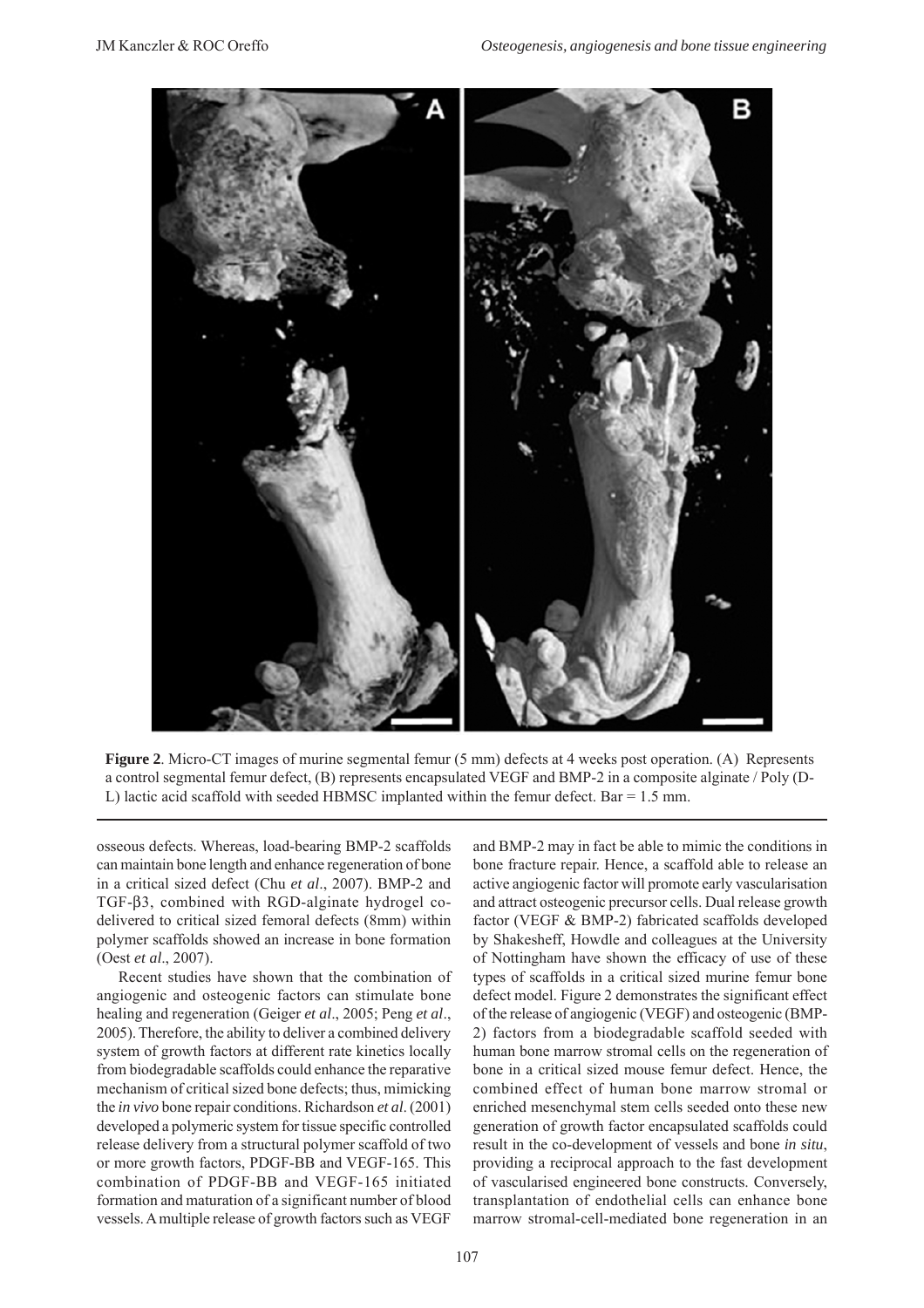osseous defect (Kaigler *et al*., 2006b). PLGA scaffolds containing a combination of plasmids encoding DNA for BMP-4, VEGF and human bone marrow stromal cells promoted greater bone formation when implanted into the subcutaneous tissue of SCID mice relative to a single factor or a combination of two factors (Huang *et al*., 2005a). Previously, Yang and colleagues demonstrated that BMP-2 growth factor can be incorporated into biodegradable Poly (DL-lactic acid) scaffolds by a method of supercritical carbon dioxide  $(\text{scCO}_2)$  fluid mixing technology without the loss of activity. These generated scaffolds have the ability to release active BMP-2 and promote osteoprogenitor differentiation and bone formation *in vitro* and *in vivo* (Yang *et al*., 2004). Development of complex biomimetic scaffolds has resulted in the ability kinetically to release VEGF quickly followed by slow release of BMP-2 mimicking the sequences these growth factors are released in fracture repair process. The addition of seeded human bone marrow cells or progenitor cells onto these dual release scaffolds will produce some of the key components to enhance the repair of delayed or non-union delayed fractures.

In conclusion, the ability to deliver, over time, a combination of cells and growth factors in a regulated manner from biocompatible scaffolds to sites of tissue regeneration that promote angiogenesis and osteogenesis offers significant therapeutic opportunities for a variety of tissue engineered scaffolds

### **Conclusion**

Angiogenesis plays a critical role in the systematic growth and repair of bone. With the progression of new research tools osteogenic and angiogenic molecules involved in the signalling pathway cascade in the development of bone are slowly being elucidated. Understanding the paracrine relationship between bone cells and endothelial cells and the signalling molecules therein will undoubtedly unveil key mechanisms involved in bone morphogenesis, and offer insights into the development and of new strategies for the delivery of targeted therapies to bone related diseases particularly individuals at risk for delayed repair or non-unions.

Increasing our understanding will ultimately help in devising new approaches in vascularised engineered tissue constructs. Optimising drug delivery to angiogenic and antiangiogenic molecules that effect vessel growth in the bone environment may prove beneficial for targeting either bone destruction or inducing bone growth. Slow release growth factor/scaffold formulations, gene therapy and stem cells are all currently being used to enhance bone fracture repair and regeneration. Groups have now developed intelligent scaffolds that can now release growth factors with appropriate release kinetics to induce angiogenesis and bone morphogenesis. These new generations of scaffolds allow for the angiogenesis to be switched on and halted therefore stimulating the right amount of angiogenesis to repair bone and avoiding a chronic inflammatory reaction. The addition of stem cell based therapies to these scaffold designs will, ultimately, provide

vascular and osteogenic precursors that will enhance the development of the tissue- engineered construct.

A better understanding of the interaction of bone vascular biology and osteogenesis will enhance our knowledge and help in the design of novel rational strategies for the treatment of bone diseases. Harnessing the cellular and molecular interactions between endothelial populations and bone cell populations has already enhanced and augmented the process of skeletal tissue engineering. The development of bioengineered bone remains an exciting promising alternative approach to skeletal repair, with the potential, to impact on daily clinical practice.

#### **Acknowledgements**

We would like to thank the members of the Bone & Joint Research Group for many helpful discussions in preparing this manuscript, and to Professor Kevin Shakesheff, Professor Steve Howdle (University of Nottingham) and Professor Julian Chaudhuri (University of Bath) for extensive collaborations. This work was supported by grants from the Biotechnology and Biological Sciences Research Council (BBSRC) and Engineering and Physical Sciences Research Council (EPSRC).

#### **References**

Agrawal CM, Ray RB (2001) Biodegradable polymeric scaffolds for musculoskeletal tissue engineering. J Biomed Mater Res **55**: 141-150.

Aharinejad S, Marks SC Jr, Bock P, Mason-Savas A, MacKay CA, Larson EK, Jackson ME, Luftensteiner M, Wiesbauer E (1995) CSF-1 treatment promotes angiogenesis in the metaphysis of osteopetrotic (toothless, tl) rats. Bone **16**: 315-324.

Aharinejad S, Grossschmidt K, Franz P, Streicher J, Nourani F, MacKay CA, Firbas W, Plenk H Jr, Marks SC Jr (1999) Auditory ossicle abnormalities and hearing loss in the toothless (osteopetrotic) mutation in the rat and their improvement after treatment with colony-stimulating factor-1. J Bone Miner Res **14**: 415-423.

Alagiakrishnan K, Juby A, Hanley D, Tymchak W, Sclater A (2003) Role of vascular factors in osteoporosis. J Gerontol A Biol Sci Med Sci **58**: 362-366.

Alini M, Carey D, Hirata S, Grynpas MD, Pidoux I, Poole AR (1994) Cellular and matrix changes before and at the time of calcification in the growth plate studied in vitro: arrest of type X collagen synthesis and net loss of collagen when calcification is initiated. J Bone Miner Res **9**: 1077-1087.

Antonov EN, Bagratashvili VN, Whitaker MJ, Barry JJA, Shakesheff KM, Konovalov AN, Popov VK, Howdle SM (2005) Three-dimensional bioactive and biodegradable scaffolds fabricated by surface-selective laser sintering. Advanced Materials **17**: 327-330.

Barnes GL, Kostenuik PJ, Gerstenfeld LC, Einhorn TA (1999) Growth factor regulation of fracture repair. J Bone Miner Res **14**: 1805-1815.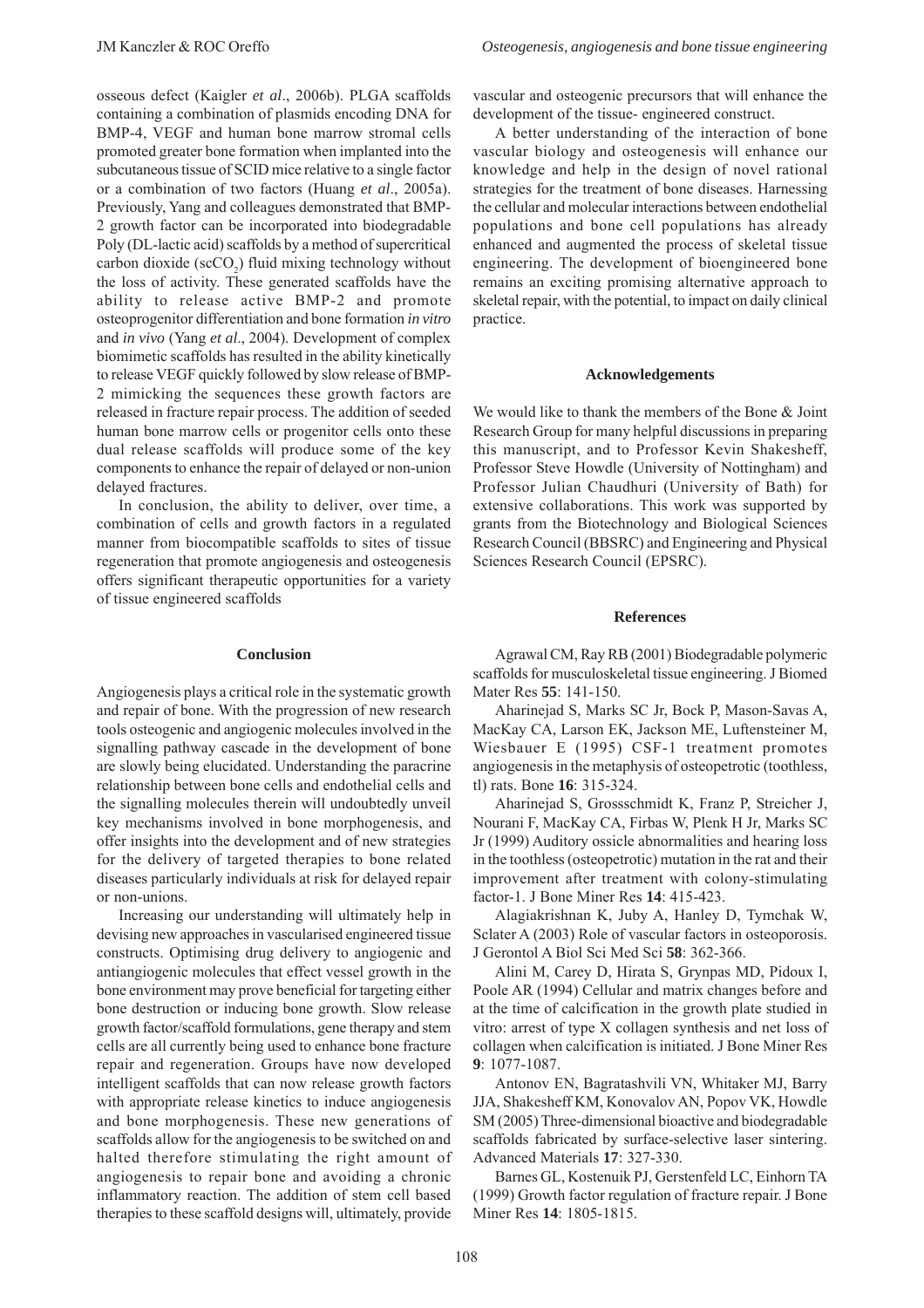Baron J, Klein KO, Yanovski JA, Novosad JA, Bacher JD, Bolander ME, Cutler GB Jr (1994) Induction of growth plate cartilage ossification by basic fibroblast growth factor. Endocrinology **135**: 2790-2793.

Bauer TW, Muschler GF (2000) Bone graft materials. An overview of the basic science. Clin Orthop Relat Res **371**: 10-27.

Bergers G, Brekken R, McMahon G, Vu TH, Itoh T, Tamaki K, Tanzawa K, Thorpe P, Itohara S, Werb Z, Hanahan D (2000) Matrix metalloproteinase-9 triggers the angiogenic switch during carcinogenesis. Nat Cell Biol **2**: 737-44.

Bluteau G, Julien M, Magne D, Mallein-Gerin F, Weiss P, Daculsi G, Guicheux J (2007) VEGF and VEGF receptors are differentially expressed in chondrocytes. Bone **40**: 568-576.

Bordenave L, Georges A, Bareille R, Conrad V, Villars F, Amedee J (2002) Human bone marrow endothelial cells: a new identified source of B-type natriuretic peptide. Peptides **23**: 935-940.

Bostrom MP, Asnis P (1998) Transforming growth factor beta in fracture repair. Clin Orthop Relat Res **355S**: S124-S131.

Bouletreau PJ, Warren SM, Spector JA, Peled ZM, Gerrets RP, Greenwald JA, Longaker MT (2002) Hypoxia and VEGF up-regulate BMP-2 mRNA and protein expression in microvascular endothelial cells: implications for fracture healing. Plast Reconstr Surg **109**: 2384-2397.

Brandi ML, Collin-Osdoby P (2006) Vascular biology and the skeleton. J Bone Miner Res **21**: 183-192.

Brandi ML, Crescioli C, Tanini A, Frediani U, Agnusdei D, Gennari C (1993) Bone endothelial cells as estrogen targets. Calcif Tissue Int **53**: 312-317.

Bucay N, Sarosi I, Dunstan CR, Morony S, Tarpley J, Capparelli C, Scully S, Tan HL, Xu W, Lacey DL, Boyle WJ, Simonet WS (1998) osteoprotegerin-deficient mice develop early onset osteoporosis and arterial calcification. Genes Dev **12**: 1260-1268.

Burkhardt R, Kettner G, Bohm W, Schmidmeier M, Schlag R, Frisch B, Mallmann B, Eisenmenger W, Gilg T (1987) Changes in trabecular bone, hematopoiesis and bone marrow vessels in aplastic anemia, primary osteoporosis, and old age: a comparative histomorphometric study. Bone **8**: 157-164.

Burkus JK, Ganey TM, Ogden JA (1993) Development of the cartilage canals and the secondary center of ossification in the distal chondroepiphysis of the prenatal human femur. Yale J Biol Med **66**: 193-202.

Carano RA, Filvaroff EH (2003) Angiogenesis and bone repair. Drug Discov Today **8**: 980-989.

Carlevaro MF, Cermelli S, Cancedda R, Descalzi CF (2000) Vascular endothelial growth factor (VEGF) in cartilage neovascularization and chondrocyte differentiation: auto-paracrine role during endochondral bone formation. J Cell Sci **113**: 59-69.

Carmeliet P, Collen D (2000) Molecular basis of angiogenesis. Role of VEGF and VE-cadherin. Ann N Y Acad Sci **902**: 249-262.

Carmeliet P (2003) Angiogenesis in health and disease. Nat Med **9**: 653-660.

Chang PC, Liu BY, Liu CM, Chou HH, Ho MH, Liu HC, Wang DM, Hou LT (2007) Bone tissue engineering with novel rhBMP2-PLLA composite scaffolds. J Biomed Mater Res A **81**: 771-780.

Chen WJ, Jingushi S, Aoyama I, Anzai J, Hirata G, Tamura M, Iwamoto Y (2004) Effects of FGF-2 on metaphyseal fracture repair in rabbit tibiae. J Bone Miner Metab **22**: 303-309.

Cheung C (2005) The future of bone healing. Clin Podiatr Med Surg **22**: 631-641.

Childs SG (2005) Osteonecrosis: death of bone cells. Orthop Nurs **24**: 295-301.

Chu TM, Warden SJ, Turner CH, Stewart RL (2007) Segmental bone regeneration using a load-bearing biodegradable carrier of bone morphogenetic protein-2. Biomaterials **28**: 459-467.

Chu TW, Wang ZG, Zhu PF, Jiao WC, Wen JL, Gong SG (2002) [Effect of vascular endothelial growth factor in fracture healing]. Zhongguo Xiu Fu Chong Jian Wai Ke Za Zhi **16**: 75-78.

Clemens TL (1996) Vasoactive Agents and Bone metabolism. In: Principles of Bone Biology. Bilezekian JP, Raisz LG, Rodan GA (eds). Academic Press, San Diego. pp. 597-605.

Coffin JD, Florkiewicz RZ, Neumann J, Mort-Hopkins T, Dorn GW, Lightfoot P, German R, Howles PN, Kier A, O'Toole BA (1995) Abnormal bone growth and selective translational regulation in basic fibroblast growth factor (FGF-2) transgenic mice. Mol Biol Cell **6**: 1861-1873.

Collin-Osdoby P (1994) Role of vascular endothelial cells in bone biology. J Cell Biochem **55**: 304-309.

Collin-Osdoby P, Rothe L, Anderson F, Nelson M, Maloney W, Osdoby P (2001) Receptor activator of NFkappa B and osteoprotegerin expression by human microvascular endothelial cells, regulation by inflammatory cytokines, and role in human osteoclastogenesis. J Biol Chem **276**: 20659-20672.

Collin-Osdoby P, Rothe L, Bekker S, Anderson F, Huang Y, Osdoby P (2002) Basic fibroblast growth factor stimulates osteoclast recruitment, development, and bone pit resorption in association with angiogenesis *in vivo* on the chick chorioallantoic membrane and activates isolated avian osteoclast resorption *in vitro*. J Bone Miner Res **17**: 1859-1871.

Colnot C, Romero DM, Huang S, Helms JA (2005) Mechanisms of action of demineralized bone matrix in the repair of cortical bone defects. Clin Orthop Relat Res **435**: 69-78.

Colton CK (1995) Implantable biohybrid artificial organs. Cell Transplant **4**: 415-436.

Coultas L, Chawengsaksophak K, Rossant J (2005) Endothelial cells and VEGF in vascular development. Nature **438**: 937-945.

Deckers MM, Karperien M, van der Bent C, Yamashita T, Papapoulos SE, Lowik CW (2000) Expression of vascular endothelial growth factors and their receptors during osteoblast differentiation. Endocrinology **141**: 1667-1674.

Deckers MM, van Bezooijen RL, van der Horst G, Hoogendam J, van der Bent C, Papapoulos SE, Lowik CW (2002) Bone morphogenetic proteins stimulate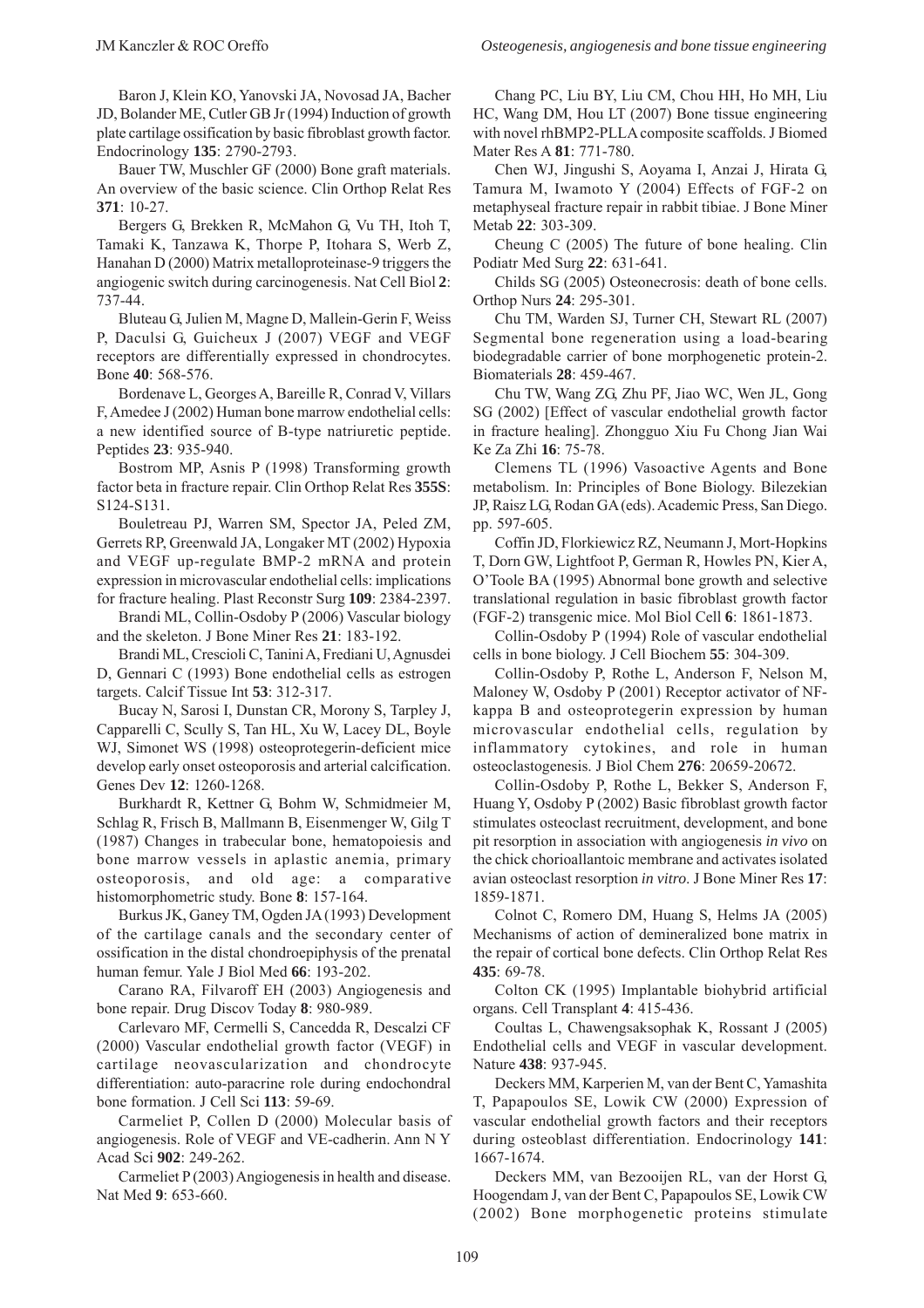angiogenesis through osteoblast-derived vascular endothelial growth factor A. Endocrinology **143**: 1545- 1553.

Domaschke H, Gelinsky M, Burmeister B, Fleig R, Hanke T, Reinstorf A, Pompe W, Rosen-Wolff A (2006) *In vitro* ossification and remodeling of mineralized collagen I scaffolds. Tissue Eng **12**: 949-958.

Engsig MT, Chen QJ, Vu TH, Pedersen AC, Therkidsen B, Lund LR, Henriksen K, Lenhard T, Foged NT, Werb Z, Delaisse JM (2000) Matrix metalloproteinase 9 and vascular endothelial growth factor are essential for osteoclast recruitment into developing long bones. J Cell Biol **151**: 879-889.

Erlebacher A, Filvaroff EH, Ye JQ, Derynck R (1998) Osteoblastic responses to TGF-beta during bone remodeling. Mol Biol Cell **9**: 1903-1918.

Ferrara N, Gerber HP (2001) The role of vascular endothelial growth factor in angiogenesis. Acta Haematol **106**: 148-156.

Ferrara N, Gerber HP, LeCouter J (2003) The biology of VEGF and its receptors. Nat Med **9**: 669-676.

Findlay DM, Haynes DR (2005) Mechanisms of bone loss in rheumatoid arthritis. Mod Rheumatol **15**: 232-240.

Geiger F, Bertram H, Berger I, Lorenz H, Wall O, Eckhardt C, Simank HG, Richter W (2005) Vascular endothelial growth factor gene-activated matrix (VEGF165-GAM) enhances osteogenesis and angiogenesis in large segmental bone defects. J Bone Miner Res **20**: 2028-2035.

Georgiou G, Mathieu L, Pioletti DP, Bourban PE, Manson JA, Knowles JC, Nazhat SN (2007) Polylactic acid-phosphate glass composite foams as scaffolds for bone tissue engineering. J Biomed Mater Res B Appl Biomater **80**: 322-331.

Gerber HP, Ferrara N (2000) Angiogenesis and bone growth. Trends Cardiovasc Med **10**: 223-228.

Gerber HP, Vu TH, Ryan AM, Kowalski J, Werb Z, Ferrara N (1999) VEGF couples hypertrophic cartilage remodeling, ossification and angiogenesis during endochondral bone formation. Nat Med **5**: 623-628.

Globus RK, Patterson-Buckendahl P, Gospodarowicz D (1988) Regulation of bovine bone cell proliferation by fibroblast growth factor and transforming growth factor beta. Endocrinology **123**: 98-105.

Glowacki J (1998) Angiogenesis in fracture repair. Clin Orthop Relat Res **355S**: S82-S89.

Haigh JJ, Gerber HP, Ferrara N, Wagner EF (2000) Conditional inactivation of VEGF-A in areas of collagen2a1 expression results in embryonic lethality in the heterozygous state. Development **127**: 1445-1453.

Hall AP, Westwood FR, Wadsworth PF (2006) Review of the effects of anti-angiogenic compounds on the epiphyseal growth plate. Toxicol Pathol **34**: 131-147.

Haller A (1763) *Experimentorum de ossiem formatione.* **2**: 400 Francisci Grasset.

Hayami T, Funaki H, Yaoeda K, Mitui K, Yamagiwa H, Tokunaga K, Hatano H, Kondo J, Hiraki Y, Yamamoto T, Duong lT, Endo N (2003) Expression of the cartilage derived anti-angiogenic factor chondromodulin-I decreases in the early stage of experimental osteoarthritis. J Rheumatol **30**: 2207-2217.

Hayashi K (1992) Three-dimensional organization of the cartilage canal–a scanning electron-microscopic study by vascular cast of the rabbit's femoral head. Nippon Seikeigeka Gakkai Zasshi **66**: 548-559.

Hayek A, Culler FL, Beattie GM, Lopez AD, Cuevas P, Baird A (1987) An *in vivo* model for study of the angiogenic effects of basic fibroblast growth factor. Biochem Biophys Res Commun **147**: 876-880.

Horner A, Bishop NJ, Bord S, Beeton C, Kelsall AW, Coleman N, Compston JE (1999) Immunolocalisation of vascular endothelial growth factor (VEGF) in human neonatal growth plate cartilage. J Anat **194**: 519-524.

Hou LT, Liu CM, Liu BY, Chang PC, Chen MH, Ho MH, Jehng SM, Liu HC (2007) Tissue engineering bone formation in novel recombinant human bone morphogenic protein 2-atelocollagen composite scaffolds. J Periodontol **78**: 335-343.

Horton WA (1990) The biology of bone growth. Growth Genet Horm **6**: 1-3.

Huang YC, Kaigler D, Rice KG, Krebsbach PH, Mooney DJ (2005) Combined angiogenic and osteogenic factor delivery enhances bone marrow stromal cell-driven bone regeneration. J Bone Miner Res **20**: 848-857.

Huang YC, Simmons C, Kaigler D, Rice KG, Mooney DJ (2005) Bone regeneration in a rat cranial defect with delivery of PEI-condensed plasmid DNA encoding for bone morphogenetic protein-4 (BMP-4). Gene Ther **12**: 418-426.

Hunter J (1794) Treatise on the Blood, Inflammation and Gunshot Wounds. Eds George Nicol. London.

Hunziker EB (1994) Mechanism of longitudinal bone growth and its regulation by growth plate chondrocytes. Microsc Res Tech **28**: 505-519.

Imai K, Kobayashi M, Wang J, Shinobu N, Yoshida H, Hamada J, Shindo M, Higashino F, Tanaka J, Asaka M, Hosokawa M (1999) Selective secretion of chemoattractants for haemopoietic progenitor cells by bone marrow endothelial cells: a possible role in homing of haemopoietic progenitor cells to bone marrow. Br J Haematol **106**: 905-911.

Imhof BA, Dunon D (1997) Basic mechanism of leukocyte migration. Horm Metab Res **29**: 614-621.

Inui K, Maeda M, Sano A, Fujioka K, Yutani Y, Sakawa A, Yamano Y, Kato Y, Koike T (1998) Local application of basic fibroblast growth factor minipellet induces the healing of segmental bony defects in rabbits. Calcif Tissue Int **63**: 490-495.

Ivkovic S, Yoon BS, Popoff SN, Safadi FF, Libuda DE, Stephenson RC, Daluiski A, Lyons KM (2003) Connective tissue growth factor coordinates chondrogenesis and angiogenesis during skeletal development. Development **130**: 2779-2791.

Iyama K, Ninomiya Y, Olsen BR, Linsenmayer TF, Trelstad RL, Hayashi M (1991) Spatiotemporal pattern of type X collagen gene expression and collagen deposition in embryonic chick vertebrae undergoing endochondral ossification. Anat Rec **229**: 462-472.

Jain RK (2003) Molecular regulation of vessel maturation. Nat Med **9**: 685-693.

Jansen JA, Vehof JW, Ruhe PQ, Kroeze-Deutman H, Kuboki Y, Takita H, Hedberg EL, Mikos AG (2005)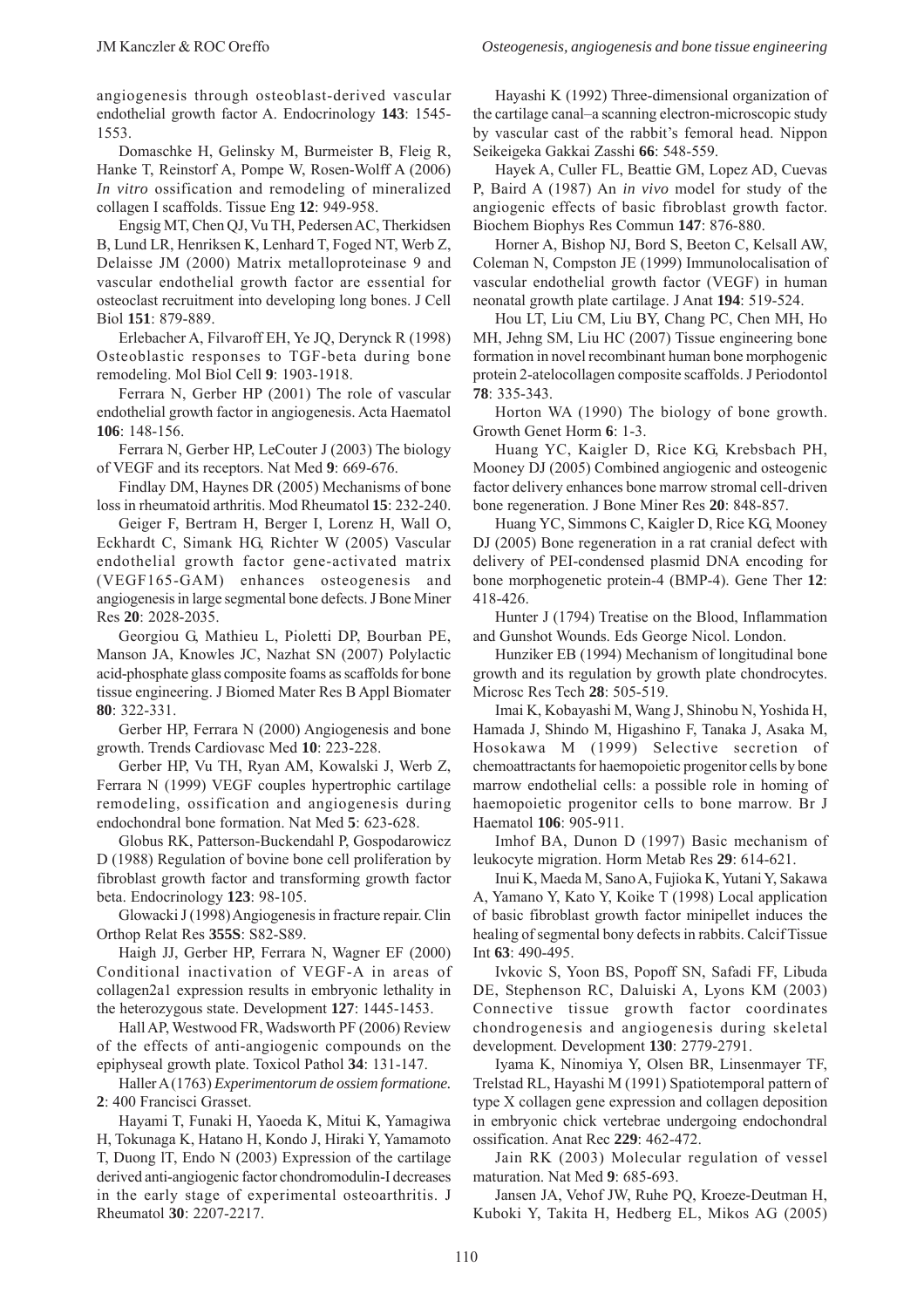Growth factor-loaded scaffolds for bone engineering. J Control Release **101**: 127-136.

Jeon O, Song SJ, Kang SW, Putnam AJ, Kim BS (2007) Enhancement of ectopic bone formation by bone morphogenetic protein-2 released from a heparinconjugated poly(L-lactic-co-glycolic acid) scaffold. Biomaterials **28**: 2763-2771.

Johnell O (1997) The socioeconomic burden of fractures: today and in the 21st century. Am J Med **103**: 20S-25S.

Kaigler D, Wang Z, Horger K, Mooney DJ, Krebsbach PH (2006a) VEGF scaffolds enhance angiogenesis and bone regeneration in irradiated osseous defects. J Bone Miner Res **21**: 735-744.

Kaigler D, Krebsbach PH, Wang Z, West ER, Horger K, Mooney DJ (2006b). Transplanted endothelial cells enhance orthotopic bone regeneration. J Dent Res **85**: 633- 637.

Kanczler JM, Millar TM, Bodamyali T, Blake DR, Stevens CR (2003) Xanthine oxidase mediates cytokineinduced, but not hormone-induced bone resorption. Free Radic Res **37**: 179-187.

Kanczler JM, Barry J, Ginty P, Howdle SM, Shakesheff KM, Oreffo RO (2007) Supercritical carbon dioxide generated vascular endothelial growth factor encapsulated poly(DL-lactic acid) scaffolds induce angiogenesis *in vitro*. Biochem Biophys Res Commun **352**: 135-141.

Kawaguchi H, Kurokawa T, Hanada K, Hiyama Y, Tamura M, Ogata E, Matsumoto T (1994) Stimulation of fracture repair by recombinant human basic fibroblast growth factor in normal and streptozotocin-diabetic rats. Endocrinology **135**: 774-781.

Kawaguchi H, Nakamura K, Tabata Y, Ikada Y, Aoyama I, Anzai J, Nakamura T, Hiyama Y, Tamura M (2001) Acceleration of fracture healing in nonhuman primates by fibroblast growth factor-2. J Clin Endocrinol Metab **86**: 875-880.

Khan YM, Katti DS, Laurencin CT (2004) Novel polymer-synthesized ceramic composite-based system for bone repair: an *in vitro* evaluation. J Biomed Mater Res A **69**: 728-737.

Kloen P, Di PM, Borens O, Richmond J, Perino G, Helfet DL, Goumans MJ (2003) BMP signaling components are expressed in human fracture callus. Bone **33**: 362-371.

Koike N, Fukumura D, Gralla O, Au P, Schechner JS, Jain RK (2004)Tissue engineering: creation of long-lasting blood vessels. Nature **428**: 138-139.

Kronenberg HM (2003) Developmental regulation of the growth plate. Nature **423**: 332-336.

Kugler JH, Tomlinson A, Wagstaff A, Ward SM (1979) The role of cartilage canals in the formation of secondary centres of ossification. J Anat **129**: 493-506.

Lazzarini L, De Lalla F, Mader JT (2002) Long Bone Osteomyelitis. Curr Infect Dis Rep **4**: 439-445.

Leach JK, Kaigler D, Wang Z, Krebsbach PH, Mooney DJ (2006) Coating of VEGF-releasing scaffolds with bioactive glass for angiogenesis and bone regeneration. Biomaterials **27**: 3249-3255.

Levenberg S, Rouwkema J, Macdonald M, Garfein ES, Kohane DS, Darland DC, Marini R, van Blitterswijk CA,

Mulligan RC, D'Amore PA, Langer R (2005) Engineering vascularized skeletal muscle tissue. Nat Biotechnol **23**: 879-884.

Li WJ, Tuli R, Huang X, Laquerriere P, Tuan RS (2005) Multilineage differentiation of human mesenchymal stem cells in a three-dimensional nanofibrous scaffold. Biomaterials **26**: 5158-5166.

Logeart-Avramoglou D, Anagnostou F, Bizios R, Petite H (2005) Engineering bone: challenges and obstacles. J Cell Mol Med **9**: 72-84.

Lu Q, Ganesan K, Simionescu DT, Vyavahare NR (2004) Novel porous aortic elastin and collagen scaffolds for tissue engineering. Biomaterials **25**: 5227-5237.

Lubiatowski P, Kruczynski J, Gradys A, Trzeciak T, Jaroszewski J (2006) Articular cartilage repair by means of biodegradable scaffolds. Transplant Proc **38**: 320-322.

Madeddu P (2005) Therapeutic angiogenesis and vasculogenesis for tissue regeneration. Exp Physiol **90**: 315-326.

Maes C, Carmeliet P, Moermans K, Stockmans I, Smets N, Collen D, Bouillon R, Carmeliet G (2002) Impaired angiogenesis and endochondral bone formation in mice lacking the vascular endothelial growth factor isoforms VEGF164 and VEGF188. Mech Dev **111**: 61-73.

Mandracchia VJ, Nelson SC, Barp EA (2001) Current concepts of bone healing. Clin Podiatr Med Surg **18**: 55- 77.

Marks SC, Hermey DC (1996) The Structure and Development of Bone. In: Principles of Bone Biology. Bilezekian JP, Raisz LG, Rodan GA (eds). Academic Press, SanDiego. pp. 3-24.

Marotti G, Zallone AZ (1980) Changes in the vascular network during the formation of Haversian systems. Acta Anat (Basel) **106**: 84-100.

Meury T, Verrier S, Alini M (2006) Human endothelial cells inhibit BMSC differentiation into mature osteoblasts in vitro by interfering with osterix expression. J Cell Biochem **98**: 992-1006.

Midy V, Plouët J (1994) Vasculotropin/vascular endothelial growth factor induces differentiation in cultured osteoblasts. Biochem Biophys Res Commun **199**: 380-386.

Montero A, Okada Y, Tomita M, Ito M, Tsurukami H, Nakamura T, Doetschman T, Coffin JD, Hurley MM (2000) Disruption of the fibroblast growth factor-2 gene results in decreased bone mass and bone formation. J Clin Invest **105**: 1085-1093.

Montesano R, Vassalli JD, Baird A, Guillemin R, Orci L (1986) Basic fibroblast growth factor induces angiogenesis *in vitro*. Proc Natl Acad Sci U S A **83**: 7297- 7301.

Montjovent MO, Mathieu L, Hinz B, Applegate LL, Bourban PE, Zambelli PY, Manson JA, Pioletti DP (2005) Biocompatibility of bioresorbable poly(L-lactic acid) composite scaffolds obtained by supercritical gas foaming with human fetal bone cells. Tissue Eng **11**: 1640-1649.

Montjovent MO, Mathieu L, Schmoekel H, Mark S, Bourban PE, Zambelli PY, Laurent-Applegate LA, Pioletti DP (2007) Repair of critical size defects in the rat cranium using ceramic-reinforced PLA scaffolds obtained by supercritical gas foaming. J Biomed Mater Res A **83**: 41- 51.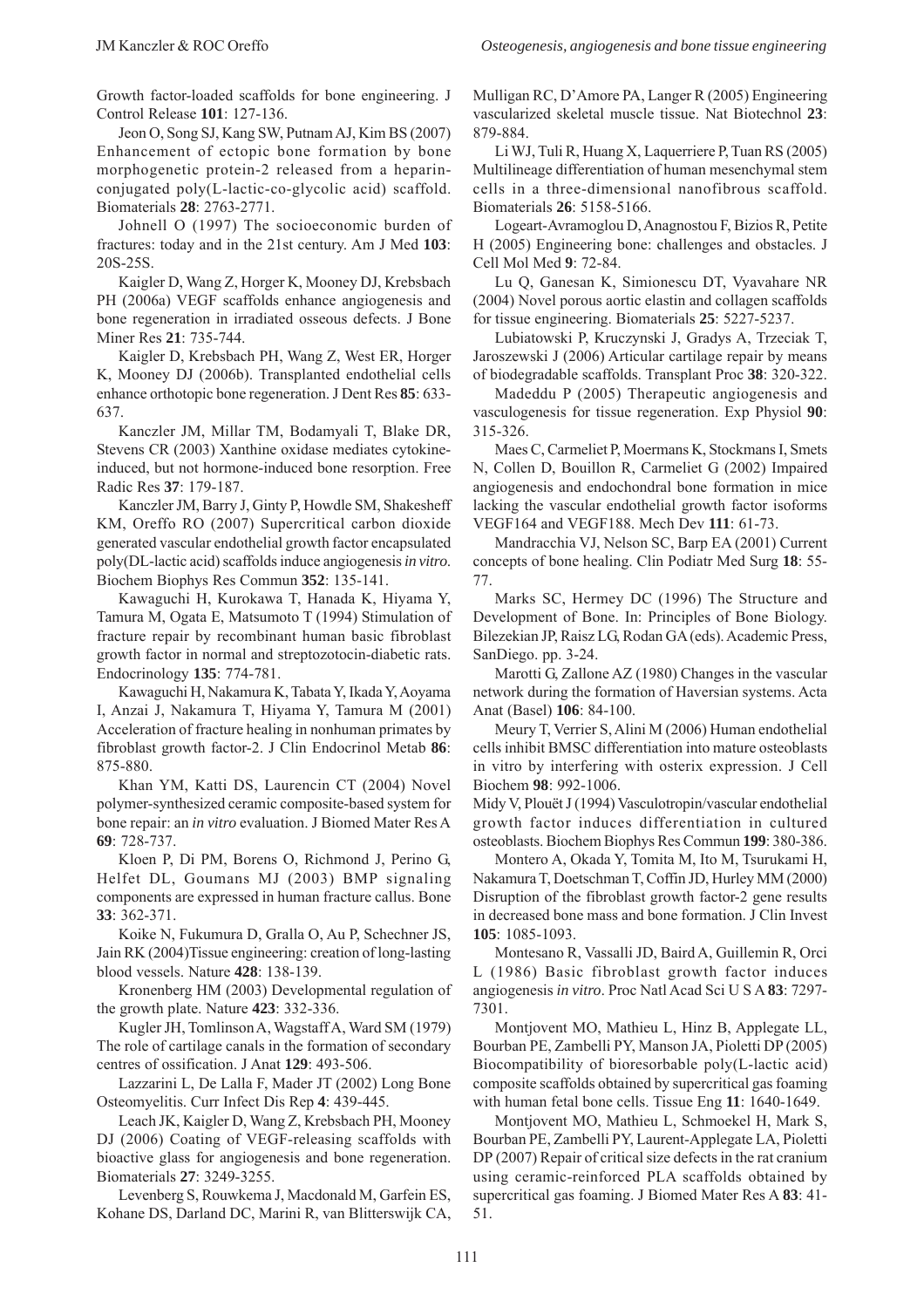Moses MA, Sudhalter J, Langer R (1990) Identification of an inhibitor of neovascularization from cartilage. Science **248**: 1408-1410.

Murphy WL, Peters MC, Kohn DH, Mooney DJ (2000) Sustained release of vascular endothelial growth factor from mineralized poly(lactide-co-glycolide) scaffolds for tissue engineering. Biomaterials **21**: 2521-2527.

Murphy WL, Simmons CA, Kaigler D, Mooney DJ (2004) Bone regeneration via a mineral substrate and induced angiogenesis. J Dent Res **83**: 204-210.

Nagai H, Aoki M (2002) Inhibition of growth plate angiogenesis and endochondral ossification with diminished expression of MMP-13 in hypertrophic chondrocytes in FGF-2-treated rats. J Bone Miner Metab **20**: 142-147.

Nakagawa M, Kaneda T, Arakawa T, Morita S, Sato T, Yomada T, Hanada K, Kumegawa M, Hakeda Y (2000) Vascular endothelial growth factor (VEGF) directly enhances osteoclastic bone resorption and survival of mature osteoclasts. FEBS Lett **473**: 161-164.

Nakamura K, Kawaguchi H, Aoyama I, Hanada K, Hiyama Y, Awa T, Tamura M, Kurokawa T (1997) Stimulation of bone formation by intraosseous application of recombinant basic fibroblast growth factor in normal and ovariectomized rabbits. J Orthop Res **15**: 307-313.

Nakamura T, Hanada K, Tamura M, Shibanushi T, Nigi H, Tagawa M, Fukumoto S, Matsumoto T (1995) Stimulation of endosteal bone formation by systemic injections of recombinant basic fibroblast growth factor in rats. Endocrinology **136**: 1276-1284.

Netelenbos T, Drager AM, van het Hof B, Kessler FL, Delouis C, Huijgens PC, van den Born J, van Dijk W (2001) Differences in sulfation patterns of heparan sulfate derived from human bone marrow and umbilical vein endothelial cells. Exp Hematol **29**: 884-893.

Niida S, Kaku M, Amano H, Yoshida H, Kataoka H, Nishikawa S, Tanne K, Maeda N, Nishikawa S, Kodama H (1999) Vascular endothelial growth factor can substitute for macrophage colony-stimulating factor in the support of osteoclastic bone resorption. J Exp Med **190**: 293-298.

Nikolova G, Strilic B, Lammert E (2006) The vascular niche and its basement membrane. Trends Cell Biol **17**: 19-25.

Oest ME, Dupont KM, Kong HJ, Mooney DJ, Guldberg RE (2007) Quantitative assessment of scaffold and growth factor-mediated repair of critically sized bone defects. J Orthop Res **25**: 941-950.

Oreffo RO, Triffitt JT (1999) Future potentials for using osteogenic stem cells and biomaterials in orthopedics. Bone **25**(2suppl): 5S-9S.

Orth MW (1999) The regulation of growth plate cartilage turnover. J Anim Sci **77** Suppl 2: 183-189.

Otto F, Thornell AP, Crompton T, Denzel A, Gilmour KC, Rosewell IR, Stamp GW, Beddington RS, Mundlos S, Olsen BR, Selby PB, Owen MJ (1997) Cbfa1, a candidate gene for cleidocranial dysplasia syndrome, is essential for osteoblast differentiation and bone development. Cell **89**: 765-771.

Parfitt AM (2000) The mechanism of coupling: a role for the vasculature. Bone **26**: 319-323.

Peng H, Wright V, Usas A, Gearhart B, Shen HC, Cummins J, Huard J (2002) Synergistic enhancement of bone formation and healing by stem cell-expressed VEGF and bone morphogenetic protein-4. J Clin Invest **110**: 751- 759.

Peng H, Usas A, Olshanski A, Ho AM, Gearhart B, Cooper GM, Huard J (2005) VEGF improves, whereas sFlt1 inhibits, BMP2-induced bone formation and bone healing through modulation of angiogenesis. J Bone Miner Res **20**: 2017-2027.

Petersen W, Tsokos M, Pufe T (2002) Expression of VEGF121 and VEGF165 in hypertrophic chondrocytes of the human growth plate and epiphyseal cartilage. J Anat **201**: 153-157.

Popov VK, Evseev AV, Ivanov AL, Roginski VV, Volozhin AI, Howdle SM (2004) Laser stereolithography and supercritical fluid processing or custom-designed implant fabrication. J Mater Sci-Mater Med **15**: 123-128.

Potier E, Ferreira E, Andriamanalijaona R, Pujol JP, Oudina K, Logeart-Avramoglou D, Petite H (2007) Hypoxia affects mesenchymal stromal cell osteogenic differentiation and angiogenic factor expression. Bone **40**: 1078-1087.

Potier E, Ferreira E, Meunier A, Sedel L, Logeart-Avramoglou D, Petite H (2007) Prolonged hypoxia concomitant with serum deprivation induces massive human mesenchymal stem cell death. Tissue Eng **13**: 1325- 1331.

Praemer A, Furner S, Rice D (1992) In: Musculoskeletal conditions in the United States. American Academy of Orthopaedic Surgeons (eds.), Chicago. pp. 85-124.

Pufe T, Petersen W, Tillmann B, Mentlein R (2001) The splice variants VEGF121 and VEGF189 of the angiogenic peptide vascular endothelial growth factor are expressed in osteoarthritic cartilage. Arthritis Rheum **44**: 1082-1088.

Pun S, Dearden RL, Ratkus AM, Liang H, Wronski TJ (2001) Decreased bone anabolic effect of basic fibroblast growth factor at fatty marrow sites in ovariectomized rats. Bone **28**: 220-226.

Raida M, Heymann AC, Günther C, Niederwieser D (2006) Role of bone morphogenetic protein 2 in the crosstalk between endothelial progenitor cells and mesenchymal stem cells. Int J Mol Med **18**:735-739.

Rhinelander FW (1974) Tibial blood supply in relation to fracture healing. Clin Orthop Relat Res **105**: 34-81.

Richardson TP, Peters MC, Ennett AB, Mooney DJ (2001) Polymeric system for dual growth factor delivery. Nat Biotechnol **19**: 1029-1034.

Risau W, Drexler H, Mironov V, Smits A, Siegbahn A, Funa K, Heldin CH (1992) Platelet-derived growth factor is angiogenic in vivo. Growth Factors **7**: 261-266.

Rodan SB, Wesolowski G, Thomas KA, Yoon K, Rodan GA (1989) Effects of acidic and basic fibroblast growth factors on osteoblastic cells. Connect Tissue Res **20**: 283- 288.

Rood PM, Gerritsen WR, Kramer D, Ranzijn C, von dem Borne AE, van der Schoot CE (1999) Adhesion of hematopoietic progenitor cells to human bone marrow or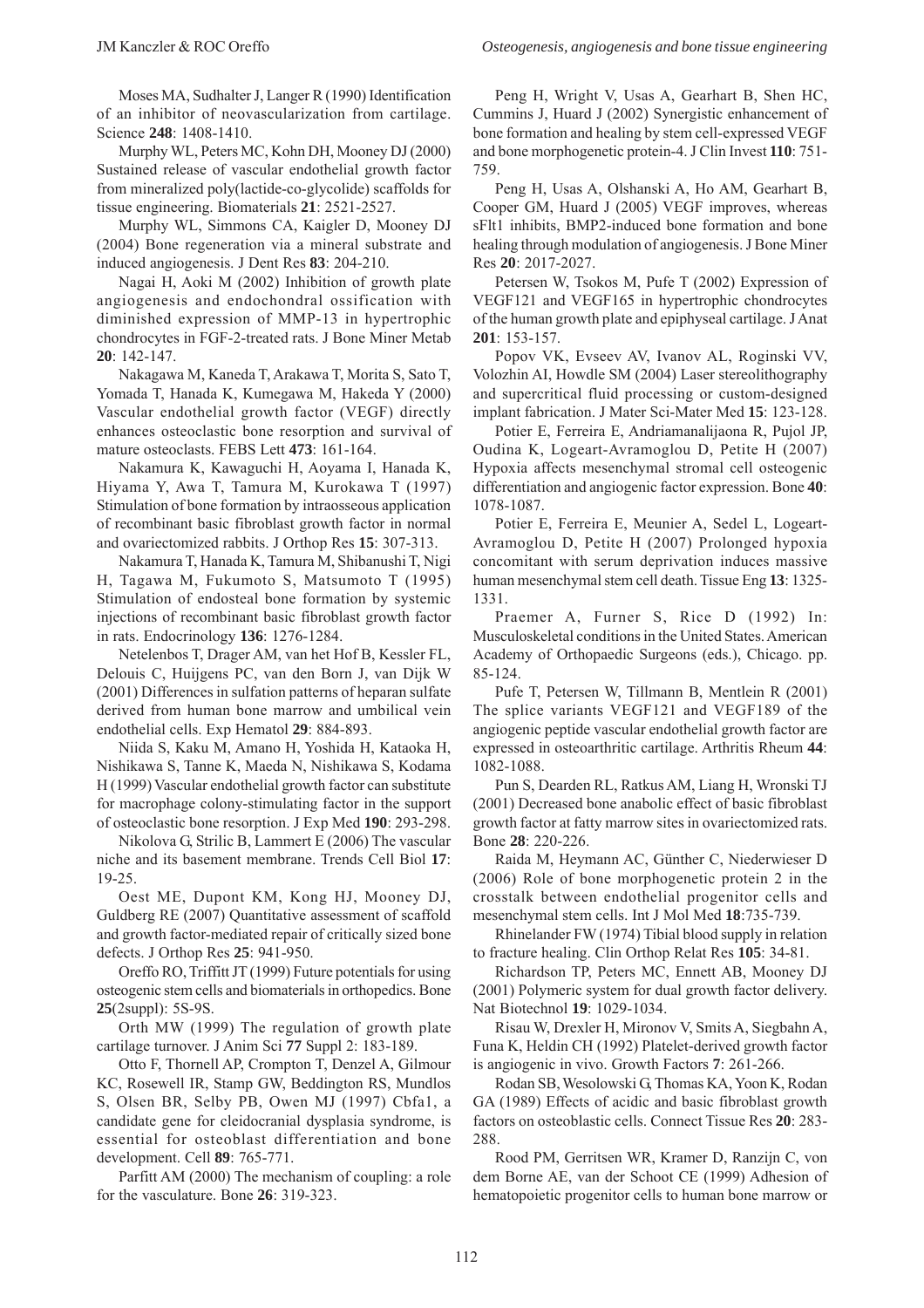umbilical vein derived endothelial cell lines: a comparison. Exp Hematol **27**: 1306-1314.

Rose FR, Hou Q, Oreffo RO (2004) Delivery systems for bone growth factors - the new players in skeletal regeneration. J Pharm Pharmacol **56**: 415-427.

Rosier RN, O'Keefe RJ, Hicks DG (1998) The potential role of transforming growth factor beta in fracture healing. Clin Orthop Relat Res **355S**: S294-S300.

Rossant J, Howard L (2002) Signaling pathways in vascular development. Annu Rev Cell Dev Biol **18**: 541- 573.

Ruhe PQ, Hedberg EL, Padron NT, Spauwen PH, Jansen JA, Mikos AG (2005a) Biocompatibility and degradation of poly(DL-lactic-co-glycolic acid)/calcium phosphate cement composites. J Biomed Mater Res A **74**: 533-544.

Ruhe PQ, Boerman OC, Russel FG, Spauwen PH, Mikos AG, Jansen JA (2005b) Controlled release of rhBMP-2 loaded poly(dl-lactic-co-glycolic acid)/calcium phosphate cement composites *in vivo*. J Control Release **106**: 162-171.

Ryan AM, Eppler DB, Hagler KE, Bruner RH, Thomford PJ, Hall RL, Shopp GM, O'Neill CA (1999) Preclinical safety evaluation of rhuMAbVEGF, an antiangiogenic humanized monoclonal antibody. Toxicol Pathol **27**: 78-86.

Sachlos E, Czernuszka JT (2003) Making tissue engineering scaffolds work. Review: the application of solid freeform fabrication technology to the production of tissue engineering scaffolds. Eur Cell Mater **5**: 29-39.

Saijo M, Kitazawa R, Nakajima M, Kurosaka M, Maeda S, Kitazawa S (2003) Heparanase mRNA expression during fracture repair in mice. Histochem Cell Biol **120**: 493-503.

Salim A, Nacamuli RP, Morgan EF, Giaccia AJ, Longaker MT (2004) Transient changes in oxygen tension inhibit osteogenic differentiation and Runx2 expression in osteoblasts. J Biol Chem **279**: 40007-40016.

Schechner JS, Nath AK, Zheng L, Kluger MS, Hughes CC, Sierra-Honigmann MR, Lorber MI, Tellides G, Kashgarian M, Bothwell AL, Pober JS (2000) *In vivo* formation of complex microvessels lined by human endothelial cells in an immunodeficient mouse. Proc Natl Acad Sci U S A **97**: 9191-9196.

Schmid J, Wallkamm B, Hammerle CH, Gogolewski S, Lang NP (1997) The significance of angiogenesis in guided bone regeneration. A case report of a rabbit experiment. Clin Oral Implants Res **8**: 244-248.

Schwartz Z, Goultschin J, Dean DD, Boyan BD (1997) Mechanisms of alveolar bone destruction in periodontitis. Periodontol 2000 **14**: 158-172.

Simonet WS, Lacey DL, Dunstan CR, Kelley M, Chang MS, Lüthy R, Nguyen HQ, Wooden S, Bennett L, Boone T, Shimamoto G, DeRose M, Elliott R, Colombero A, Tan HL, Trail G, Sullivan J, Davy E, Bucay N, Renshaw-Gegg L, Hughes TM, Hill D, Pattison W, Campbell P, Sander S, Van G, Tarpley J, Derby P, Lee R, Boyle WJ (1997) Osteoprotegerin: A Novel Secreted Protein Involved in the Regulation of Bone Density. Cell **89**: 309-319.

Simons M, Bonow RO, Chronos NA, Cohen DJ, Giordano FJ, Hammond HK, Laham RJ, Li W, Pike M, Sellke FW, Stegmann TJ, Udelson JE, Rosengart TK (2000) Clinical trials in coronary angiogenesis: issues, problems, consensus: An expert panel summary. Circulation **102**: E73-E86.

Sojo K, Sawaki Y, Hattori H, Mizutani H, Ueda M (2005) Immunohistochemical study of vascular endothelial growth factor (VEGF) and bone morphogenetic protein-2,-4(BMP-2,-4) on lengthened rat femurs. J Craniomaxillofac Surg **33**: 238-245.

Sorescu GP, Sykes M, Weiss D, Platt MO, Saha A, Hwang J, Boyd N, Boo YC, Vega JD, Taylor WR, Jo H (2003) Bone morphogenic protein 4 produced in endothelial cells by oscillatory shear stress stimulates an inflammatory response. J Biol Chem **278**: 31128-31135.

Storkebaum E, Carmeliet P (2004) VEGF: a critical player in neurodegeneration. J Clin Invest **113**: 14-18.

Street J, Winter D, Wang JH, Wakai A, McGuinness A, Redmond HP (2000) Is human fracture hematoma inherently angiogenic? Clin Orthop Relat Res **378**: 224- 237.

Street J, Bao M, deGuzman L, Bunting S, Peale FV, Jr., Ferrara N, Steinmetz H, Hoeffel J, Cleland JL, Daugherty A, van BN, Redmond HP, Carano RA, Filvaroff EH (2002) Vascular endothelial growth factor stimulates bone repair by promoting angiogenesis and bone turnover. Proc Natl Acad Sci U S A **99**: 9656-9661.

Streeten EA, Ornberg R, Curcio F, Sakaguchi K, Marx S, Aurbach GD, Brandi ML (1989) Cloned endothelial cells from fetal bovine bone. Proc Natl Acad Sci U S A **86**: 916-920.

Streeten EA, Brandi ML (1990) Biology of bone endothelial cells. Bone Miner **10**: 85-94.

Sugiyama T, Kohara H, Noda M, Nagasawa T (2006) Maintenance of the hematopoietic stem cell pool by CXCL12-CXCR4 chemokine signaling in bone marrow stromal cell niches. Immunity **25**: 977-988.

Sutherland RM, Sordat B, Bamat J, Gabbert H, Bourrat B, Mueller-Klieser W (1986) Oxygenation and differentiation in multicellular spheroids of human colon carcinoma. Cancer Res **46**: 5320-5329.

Tai H, Popov VK, Shakesheff KM, Howdle SM (2007) Putting the fizz into chemistry: applications of supercritical carbon dioxide in tissue engineering, drug delivery and synthesis of novel block copolymers. Biochem Soc Trans **35**: 516-521.

Taichman RS, Cooper C, Keller ET, Pienta KJ, Taichman NS, McCauley LK (2002) Use of the stromal cell-derived factor-1/CXCR4 pathway in prostate cancer metastasis to bone. Cancer Res **62**: 1832-1837.

Takeshita S, Zheng LP, Brogi E, Kearney M, Pu LQ, Bunting S, Ferrara N, Symes JF, Isner JM (1994) Therapeutic angiogenesis. A single intraarterial bolus of vascular endothelial growth factor augments revascularization in a rabbit ischemic hind limb model. J Clin Invest **93**: 662-670.

Tammela T, Enholm B, Alitalo K, Paavonen K (2005) The biology of vascular endothelial growth factors. Cardiovasc Res **65**: 550-563.